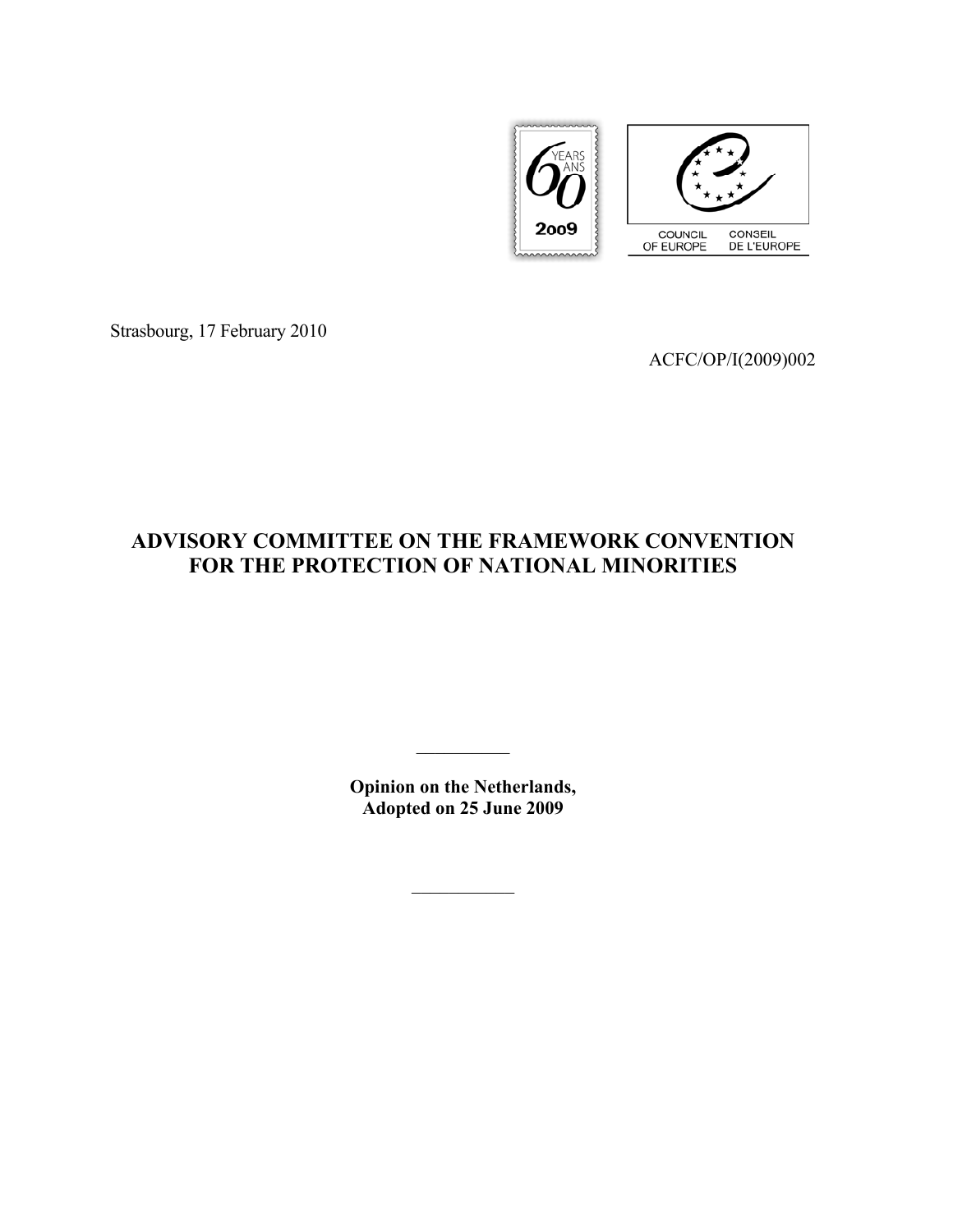| Table of contents: |                                                             |  |
|--------------------|-------------------------------------------------------------|--|
|                    |                                                             |  |
|                    |                                                             |  |
|                    |                                                             |  |
|                    | IV. MAIN FINDINGS AND COMMENTS OF THE ADVISORY COMMITTEE 27 |  |
|                    |                                                             |  |
|                    |                                                             |  |

٦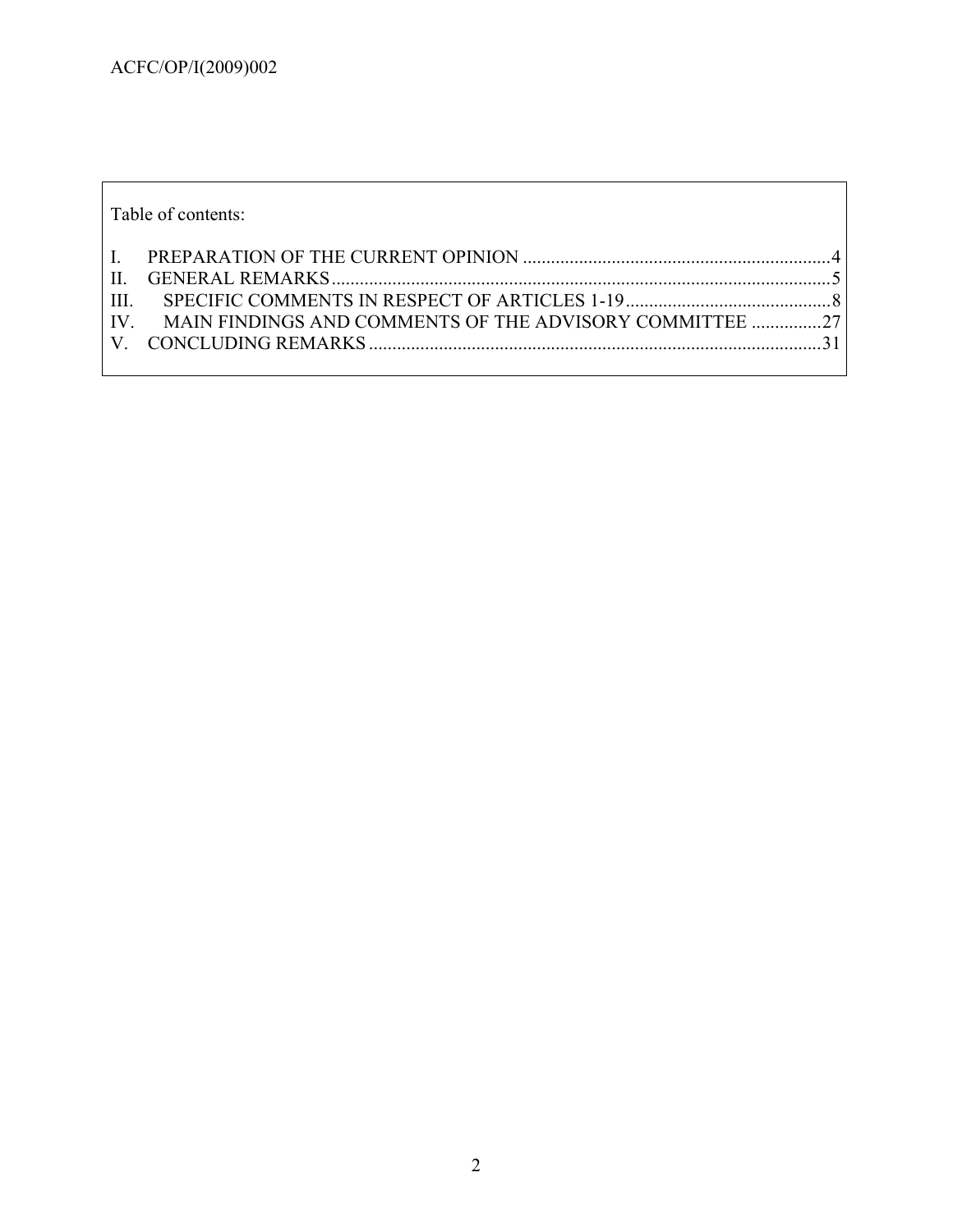#### **EXECUTIVE SUMMARY**

Following the receipt of the initial State Report of the Netherlands on 16 July 2008 (due on 1<sup>st</sup> June 2006), the Advisory Committee commenced the examination of the State Report at its 33<sup>rd</sup> meeting on 6-8 October 2008. In the context of this examination, a delegation of the Advisory Committee visited the Netherlands from 25 to 27 February 2009, in order to seek further information on the implementation of the Framework Convention from representatives of the Government as well as from NGOs and other independent sources. The Advisory Committee adopted its Opinion on the Netherlands at its  $35<sup>th</sup>$  meeting on 25 June 2009.

The Advisory Committee considers that the Netherlands has made commendable efforts with respect to the implementation of the Framework Convention with regard to the Frisians living in Fryslân. Measures have been taken to facilitate the use of Frisian in relations with the administration and the judiciary, teaching of Frisian is available in primary and secondary schools and instruction in Frisian is slightly increasing. Further efforts are however needed in terms of teacher training, supervision of Frisian teaching and the amount of teaching in Frisian needs to be further discussed with Frisian representatives in order to adequately meet their demands. A possible devolution of powers from the central to the local authorities is currently being discussed and it is expected that reforms in this area will result in enhancing the preservation and development of Frisian language and culture.

The Advisory Committee finds that the personal scope of application of the Framework Convention which is presently limited to the Frisians, has not been satisfactorily addressed by the authorities. The Roma and Sinti, many of whom have long ties with the Netherlands have been excluded from the protection of the Framework Convention. In addition, they have been left out from any institutionalised and direct dialogue with the national authorities and measures to address their socio-economic and educational situation have not been adopted at national level.

The Advisory Committee welcomes the comprehensive legal and institutional measures taken by the Dutch authorities both at national and local levels to combat discrimination. At the same time, it considers that the overall tone of the public discourse in the Netherlands and the new integration policy, with its particular focus on the preservation of the Dutch identity, have had negative consequences on the preservation of a climate of mutual understanding between the majority population and the ethnic minorities.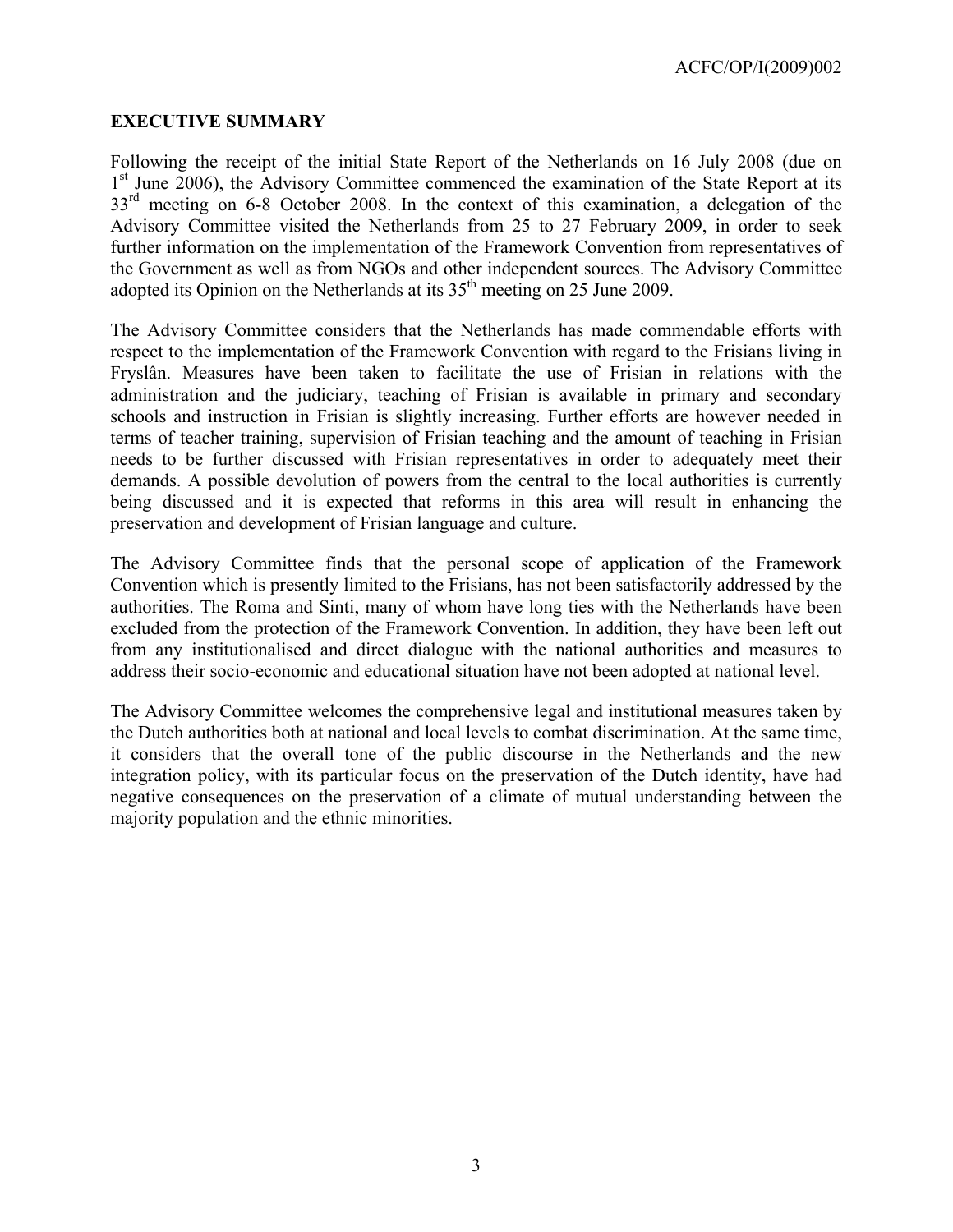### **I. PREPARATION OF THE CURRENT OPINION**

1. The initial State Report of the Netherlands (hereinafter: the State Report), due on 1 June 2006, was received on 16 July 2008. The Advisory Committee commenced the examination of the State Report at its  $33<sup>rd</sup>$  meeting, on 6-8 October 2008.

2. In the context of this examination, the Advisory Committee identified a number of points on which it wished to obtain fuller information. A questionnaire was therefore sent to the authorities of the Netherlands on 10 February 2009. The Advisory Committee obtained replies to its questions in the course of the visit mentioned below.

3. Further to an invitation from the Government of the Netherlands, and in accordance with Rule 32 of the Committee of Ministers' Resolution (97) 10, a delegation of the Advisory Committee visited the Netherlands from 25 to 27 February 2009 in order to obtain supplementary information from representatives of the Government, NGOs and other independent sources on the implementation of the Framework Convention. In preparing this Opinion, the Advisory Committee also consulted a range of written materials from various Council of Europe bodies, other international organisations, NGOs and other independent sources.

4. The Advisory Committee subsequently adopted this Opinion at its 35<sup>th</sup> meeting on 25 June 2009 and decided to transmit it to the Committee of Ministers.

5. The present Opinion is submitted pursuant to Article 26 (1) of the Framework Convention, according to which, in evaluating the adequacy of the measures taken by the Parties to give effect to the principles of the Framework Convention, "the Committee of Ministers shall be assisted by an advisory committee", as well as pursuant to Rule 23 of Resolution (97) 10 of the Committee of Ministers, according to which the "Advisory Committee shall consider the state reports and shall transmit its opinion to the Committee of Ministers".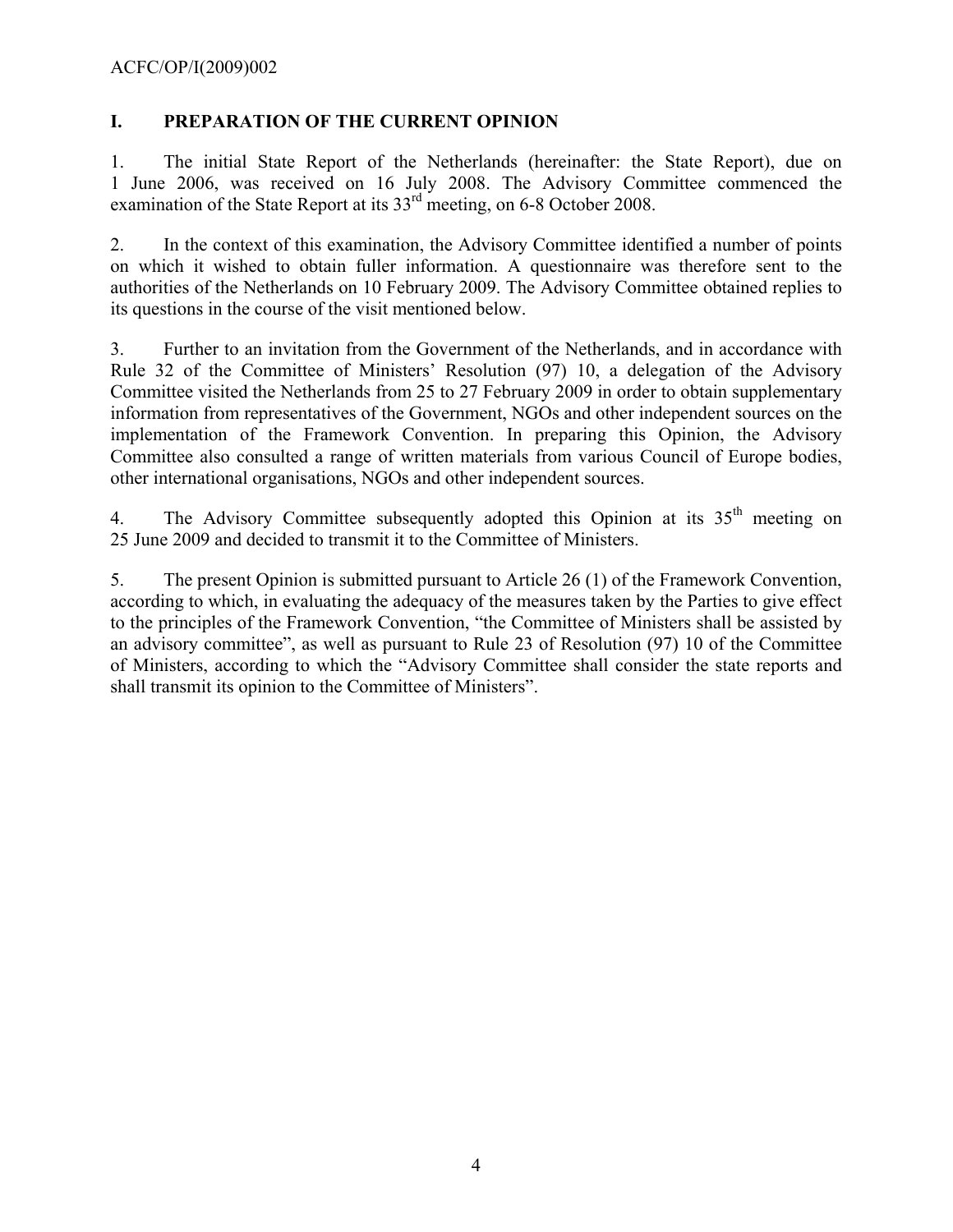### **II. GENERAL REMARKS**

 $\overline{a}$ 

6. The Advisory Committee regrets that the State Report was submitted with more than 24 months delay, a matter which significantly hampered the monitoring of the Framework Convention in the Netherlands. The State Report provides an overview of the legislative and institutional framework relating to the Frisian language and in so doing, refers extensively to the information contained in the State Report of the Netherlands on the implementation of the European Charter for Regional or Minority Languages.

7. The Advisory Committee obtained a fuller picture of the situation during the abovementioned visit to the Netherlands. The Advisory Committee finds that the visit organised at the invitation of the Government of the Netherlands provided an excellent opportunity to have a direct dialogue with relevant interlocutors. The additional information provided by the Government and by other sources, including by representatives of national minorities, was most useful, especially as concerns the implementation of relevant norms and the overall approach of the authorities regarding the personal scope of application of the Framework Convention in the Netherlands. The meetings took place in Leeuwarden, Utrecht, Amsterdam and the Hague. The Advisory Committee appreciates in particular the continuous and valuable co-operation demonstrated by the Provincial authorities of Fryslân in Leeuwarden in the process leading to the adoption of this Opinion.

8. The Advisory Committee welcomes the fact that the umbrella organisation dealing with the promotion of the Frisian Language together with the Secretariats of the Frisian Language Board (*Berie foar it Frysk*) and the Advisory Body to the Ministry of the Interior on Frisian language and Culture (*Konsultatyf Organ*) were invited to provide contributions during the process of drawing up the State Report. At the same time, the Advisory Committee understands that these organisations were given short deadlines, which did not allow them to contribute as fully as they would have liked. This is all the more disappointing given that the State Report was submitted with considerable delay. In addition, the Advisory Committee notes that consultations on the State Report could have been more inclusive.

9. The Advisory Committee finds that, with the exception of Fryslân, where specific awareness-raising measures have been taken, the general public's knowledge of the Framework Convention appears to be low. It notes that in the Netherlands, discussions on the Framework Convention have been limited in time to the parliamentary debates on its ratification. In particular, the years preceding the ratification of the Framework Convention were marked by contradictory debates regarding the persons to which the Framework Convention should apply. The Advisory Committee notes that the Dutch position *vis-à-vis* the Framework Convention moved from the inclusive approach proposed by the Dutch Government in the mid  $1990<sup>1</sup>$  to the present approach applying the Framework Convention to the Frisians only. It notes that such an approach stems from the Dutch authorities' view that applying the Framework Convention to other groups than the Frisians would undermine the integration of these groups into Dutch society

<sup>&</sup>lt;sup>1</sup> Reference is made here to the Governmental Bill of 4 February 1995 on the ratification of the Framework Convention which covered the Frisians and the target groups of the minorities policy (Surinamese, Antilleans/Arubans, Turks, Moroccans, refugees, Southern Europeans, Moluccans, Travellers, Roma and Sinti).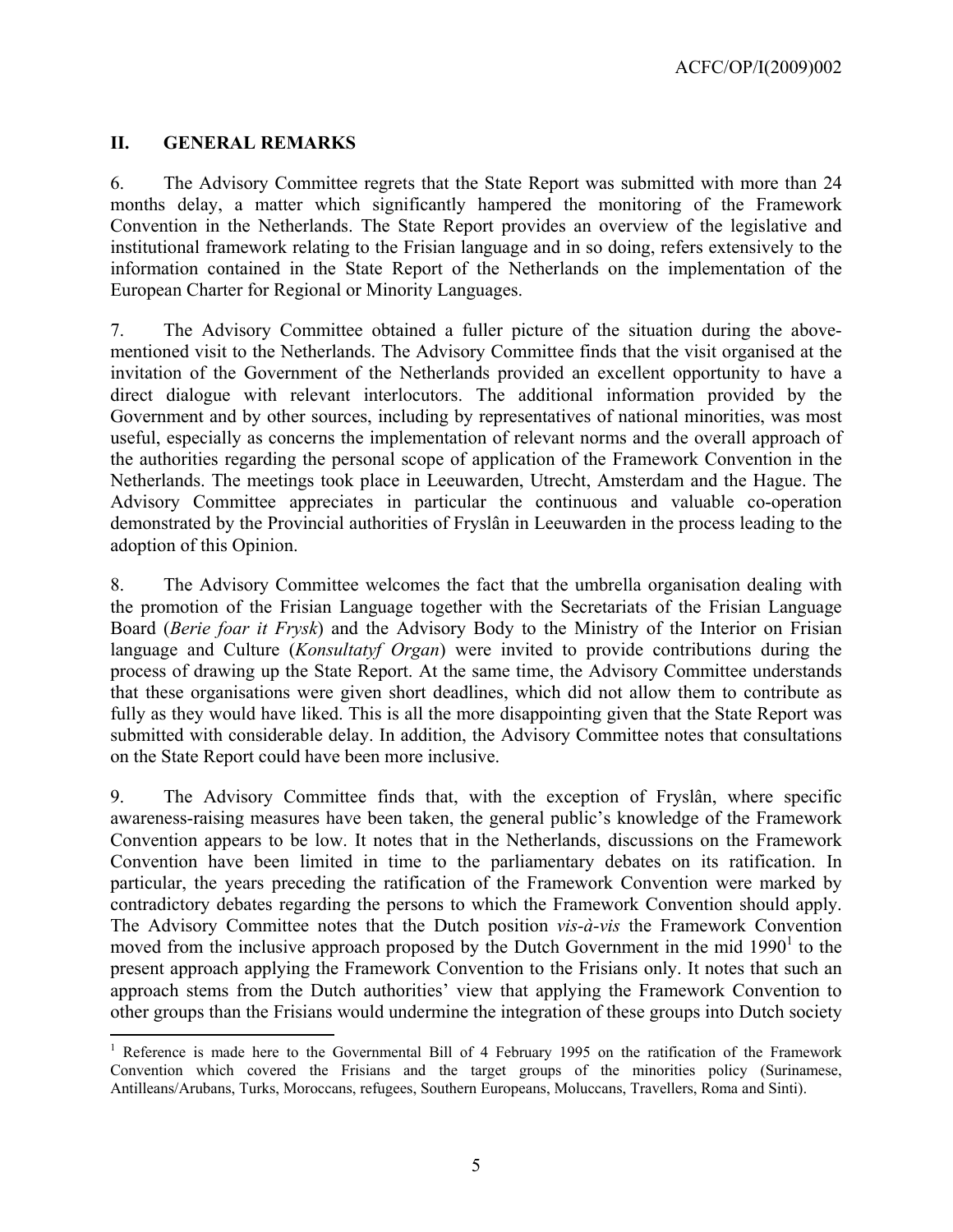by emphasizing their distinct ethnic and cultural identity rather than encouraging them to adhere to a Dutch common identity.

10. The Advisory Committee finds that the Framework Convention was conceived as a tool for ensuring the preservation and development of the specific identities of persons belonging to various groups while, at the same time, allowing for interaction and their integration into the societies where they live. It considers that the Framework Convention aims at creating a climate of tolerance and dialogue to ensure that cultural diversity is a source and a factor, not of division, but of enrichment for each society. Furthermore, the Framework Convention offers structured ways of promoting effective participation of all persons belonging to national minorities in a pluralist and genuinely democratic society.

11. In the present Opinion, taking into account the approach adopted by the Netherlands with regard to the personal scope of application of the Framework Convention, the Advisory Committee addresses mainly the situation of the Frisian minority. However, in light of the observations concerning the personal scope of application of the Framework Convention under Article 3, the Advisory Committee considers some issues from a more general perspective under Article 6.

12. The Advisory Committee encourages the national authorities to take further measures to improve awareness of the Framework Convention among the Dutch society as a whole. It considers that promoting the Framework Convention could be instrumental in opening a dialogue on Dutch national policy targeting national minorities and anchor discussions into international human rights law of which the Framework Convention is part and parcel. The Advisory Committee encourages the authorities to make the present Opinion public upon its receipt in order to promote an inclusive and transparent process and stimulate a national debate on the protection of national minorities and integration issues.

13. The Advisory Committee notes that in the Netherlands, the preservation and further development of Frisian language and culture is a shared responsibility of the central government and the Province of Fryslân. This joint responsibility has been formalised in Covenants on Frisian Language and Culture, which are regularly updated. The last Covenant signed in 2001 for the period 2001-2010 (hereinafter: Covenant) makes explicit reference to the European Charter for Regional or Minority Languages and the Advisory Committee expects that the subsequent covenants will adequately incorporate the standards of the Framework Convention and draw upon its monitoring results. Furthermore, the Advisory Committee notes that the current framework of co-operation between national and provincial authorities provided for in the Covenant may be revisited in the light of the results of the discussions currently held on increasing the competences of the provincial authorities (see Article 15 below). Irrespective of the solution found, the Advisory Committee wishes to highlight that national authorities should remain committed to their general responsibility resulting from their international obligations and ensure that adequate measures are taken to implement the Framework Convention.

14. In the following part of the Opinion, it is stated in respect of certain provisions that, based on the information currently at its disposal, the Advisory Committee considers that implementation of the article at issue does not give rise to any specific observations. This statement is not to be understood as signalling that adequate measures have now been taken and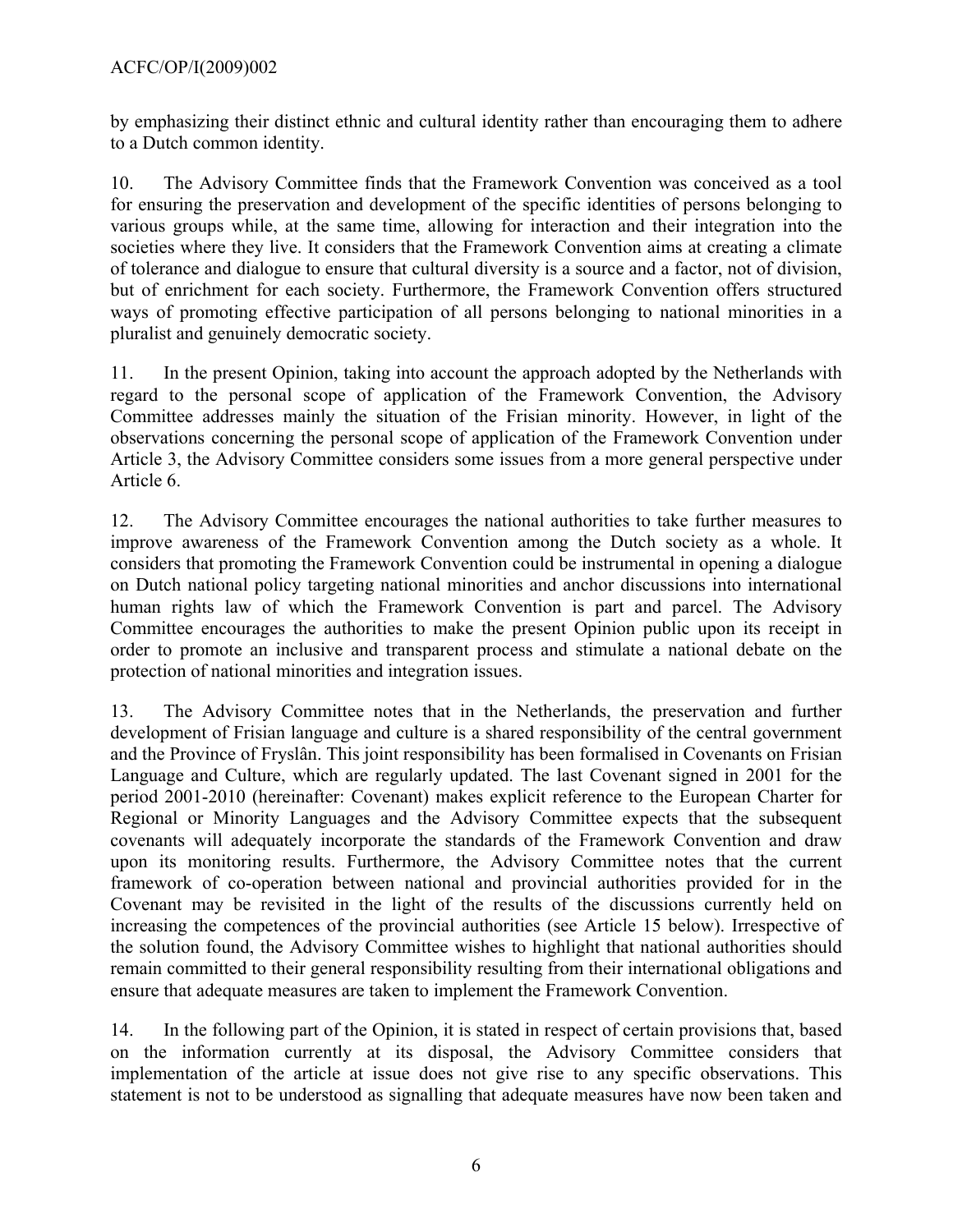that efforts in this respect may be diminished or even halted. On the contrary, the nature of the obligations of the Framework Convention requires a sustained and continued effort by the authorities to respect the principles and achieve the goals of the Framework Convention. Furthermore, a certain state of affairs may be considered acceptable at this stage but that need not necessarily be so in further cycles of monitoring. Finally, it may be the case that issues that appear at this stage to be of relatively minor concern, prove over time to have been underestimated.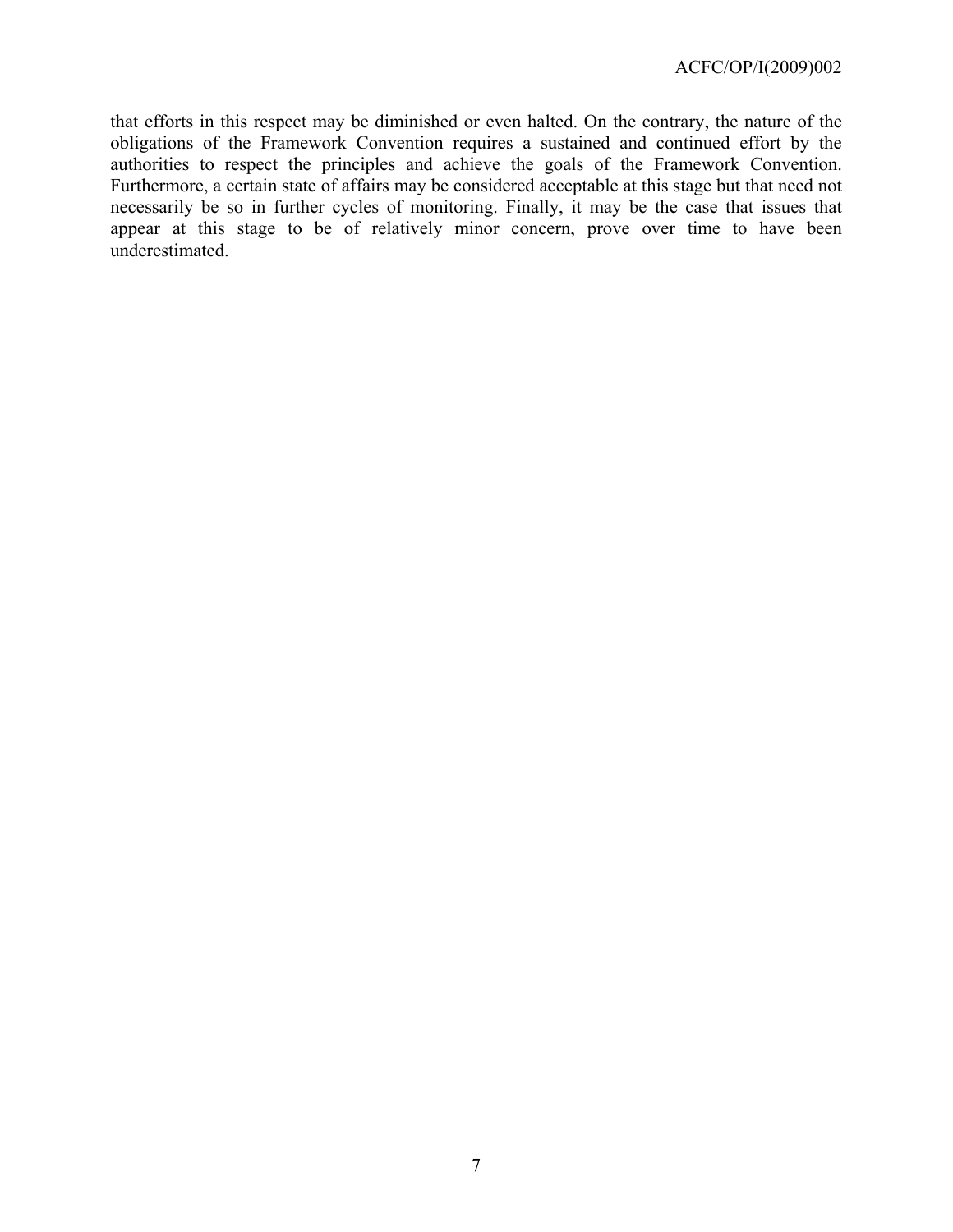# **III. SPECIFIC COMMENTS IN RESPECT OF ARTICLES 1 - 19**

### **Article 1**

15. The Advisory Committee welcomes the fact that the Netherlands ratified a large range of international human rights treaties, including Protocol N°12 to the European Convention of Human Rights. It notes, in particular, that in addition to the Framework Convention, the Netherlands also ratified the European Charter for Regional or Minority Languages which it applies to the Frisian, Lower Saxon, Limburger, as well to Yiddish and Roma languages.

# **Article 2**

16. Based on the information currently at its disposal, the Advisory Committee considers that implementation of this article does not give rise to any specific observation.

# **Article 3**

 $\overline{a}$ 

# **Personal scope of application**

17. As mentioned above, the Advisory Committee notes that according to the Dutch authorities, the Framework Convention applies only to the Frisians. This position was formalised in the declaration made by the Dutch authorities at the time of the ratification of the Framework Convention.<sup>2</sup> The Advisory Committee underlines that in the absence of a definition in the Framework Convention itself, the Parties must examine the personal scope of application to be given to the Framework Convention within their country. The position of the authorities of the Netherlands is therefore deemed to be the outcome of this examination.

18. Whereas the Advisory Committee notes on the one hand, that Parties have a margin of appreciation in this respect in order to take the specific circumstances prevailing in their country into account, it notes on the other hand that this must be exercised in accordance with general principles of international law and the fundamental principles set out in Article 3. In particular, it stresses that the implementation of the Framework Convention should not be a source of arbitrary or unjustified distinctions.

19. For this reason, the Advisory Committee considers that it is part of its duty to examine the personal scope given to the implementation of the Framework Convention in order to verify that no arbitrary or unjustified distinctions have been made. Furthermore, it considers that it must verify the proper application of the fundamental principles set out in Article 3.

20. The Advisory Committee notes that in its State Report, the Dutch authorities indicated that the Government in consultation with the Parliament have agreed a definition of a national minority<sup>3</sup> that includes "groups of citizens who are traditionally resident within the territory of the State and who live in their traditional/ancestral settlement areas, but who differ from the

 $2^2$  See the Declaration of the Netherlands contained in a Note verbale from the Permanent Representation of the Netherlands deposited with the instrument of acceptance, on 16 February 2005: "The Kingdom of the Netherlands will apply the Framework Convention to the Frisians".

<sup>&</sup>lt;sup>3</sup> It appears that such a definition was agreed during the parliamentary debates preceding the ratification of the Framework Convention and is included in the *travaux préparatoires.*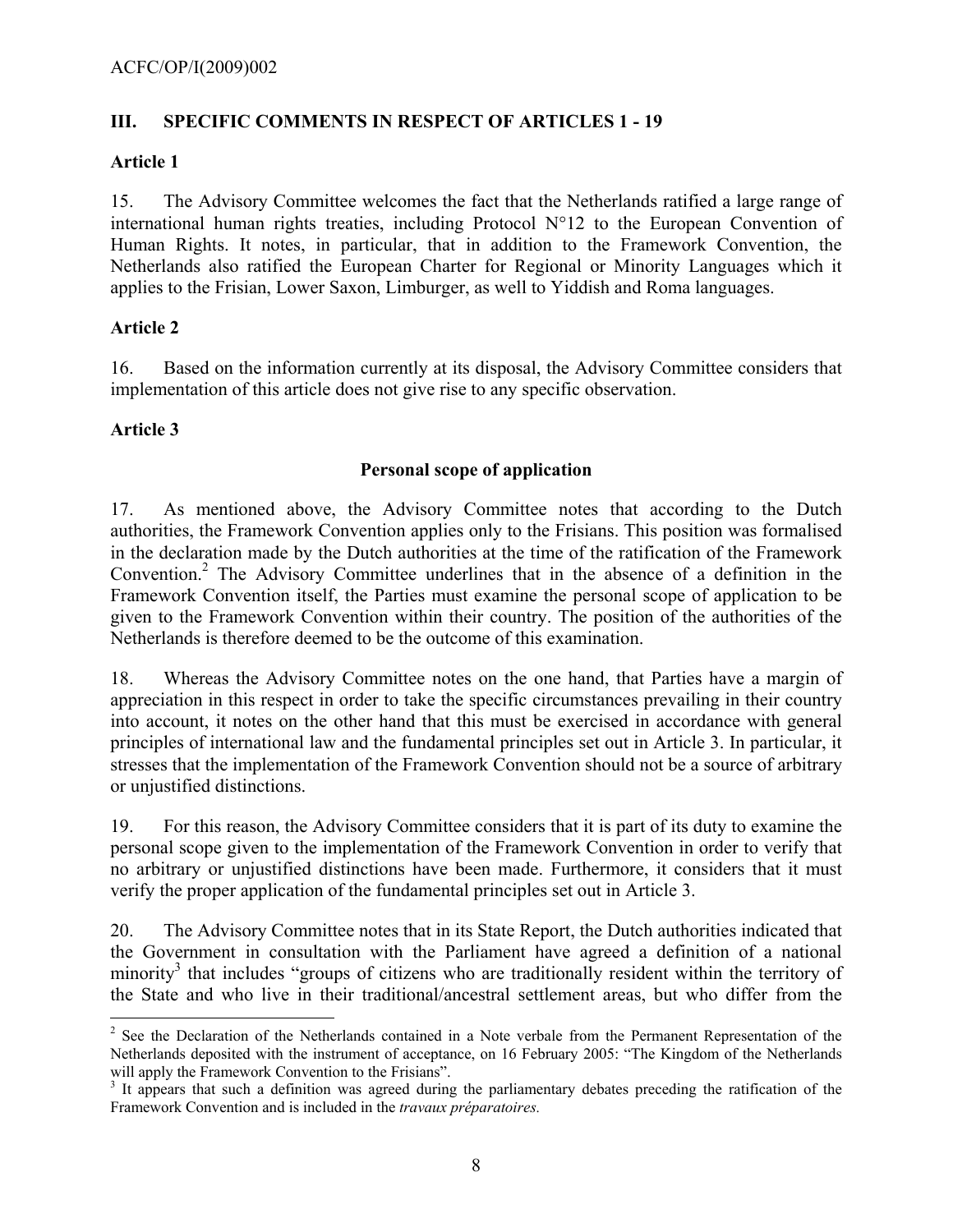majority population through their own language, culture and history, i.e. have an identity of their own and who wish to preserve that identity".<sup>4</sup> The Dutch authorities further explain that in the Netherlands, only Frisians fulfill these criteria and are therefore considered to benefit from the protection of the Framework Convention. The Advisory Committee notes that this approach has not been codified in Dutch law.

21. The Advisory Committee notes with concern that this definition contains a territorial dimension which in practice leads to the exclusion of certain groups. In particular, the Advisory Committee notes that Roma and Sinti groups have been historically present in the Netherlands. In addition, although there is diversity within these groups, Roma and Sinti appear to be motivated by a common aim to preserve together what constitutes their shared identity, including their culture, their traditions and their language and have expressed an interest in benefiting from the protection of the Framework Convention. However, the Advisory Committee notes that persons belonging to these groups reside in different areas of the Netherlands and therefore, do not necessarily live in an "ancestral settlement". The territorial criterion therefore *a priori* excludes them from the protection provided for by the Framework Convention.

22. In this context, the Advisory Committee is deeply concerned that the fact that some groups are territorially dispersed becomes a reason to entirely deny them the protection of the Framework Convention. It recalls that only some provisions of the Framework Convention contain a territorial dimension. These provisions concern the use of minority languages in relations with local administration, their use on topographical indications and their teaching. These are precisely areas where Roma and Sinti have already been granted a certain level of protection under the European Charter for Regional or Minority Languages since the Netherlands declared that it applies its principles to Romani. However, most of the provisions of the Framework Convention, such as the prohibition of discrimination, the principles of full and effective equality, the need to promote tolerance as well as the right to participate in public, social and economic life, do not imply that the minorities concerned "live in their traditional or ancestral settlement areas". The *a priori* exclusion of Roma and Sinti from the scope of application of the Framework Convention results, in fact, in depriving these persons from the protection of those provisions of the Framework Convention which are instrumental to achieving equality. The Advisory Committee considers that such an approach is not compatible with the Framework Convention.

23. The second problematic aspect of the criteria chosen by the Dutch authorities concerns the inclusion of a criterion of citizenship for access to the protection of the Framework Convention. The Advisory Committee considers that such a criterion is not in line with the current efforts aimed at developing a more nuanced approach to the use of the citizenship criterion in the protection of national minorities.<sup>5</sup> The Advisory Committee indeed considers that, while citizenship may be a legitimate requirement in fields such as electoral rights at national level, general application of this criterion nevertheless remains problematic in relation to the guarantees associated with other important fields covered by the Framework Convention, such as nondiscrimination and equality.

 $\overline{a}$ 

<sup>&</sup>lt;sup>4</sup> See paragraph A3.3 of the State Report, page 21.

<sup>&</sup>lt;sup>5</sup> See, the Report of the Venice Commission, "Non-citizens and minority rights", CDL-AD(2007)001, 18 January 2007.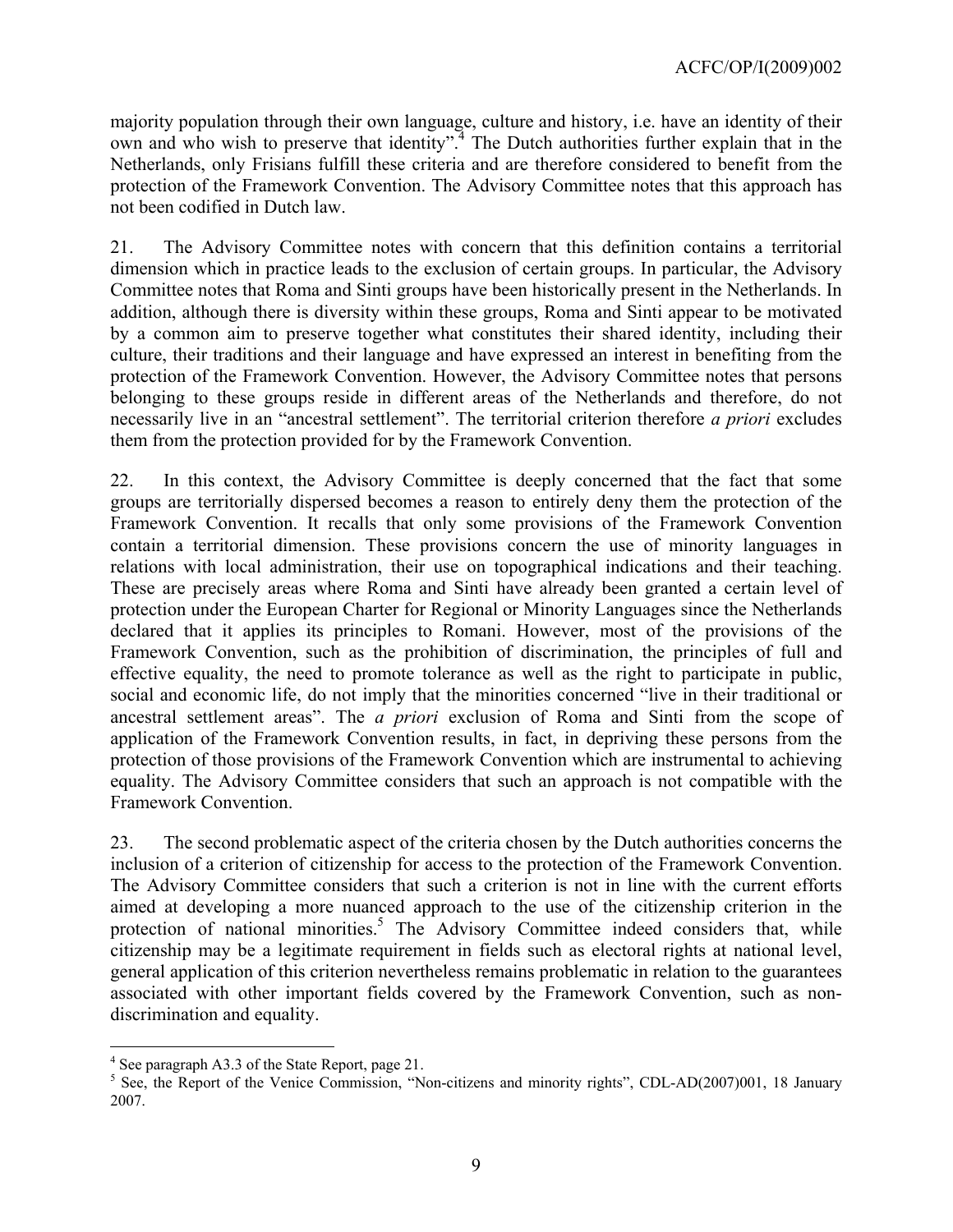$\overline{a}$ 

24. The Advisory Committee notes that, while adopting the position described above with regard to the scope of application of the Framework Convention, the Dutch authorities recognise the relevance of Article 6 of the Framework Convention with regard to other groups, and included some information, albeit limited, on the measures taken to address the situation of the Roma. While welcoming this more flexible approach to the personal scope of application when dealing with issues of racism (see below under Article 6), the Advisory Committee finds that there is a need for the authorities to re-examine their position of principle with regard to the scope of application of the Framework Convention and make the relevant provisions of this treaty applicable to those who are in need of them. The Advisory Committee therefore recommends that the authorities establish an institutionalised dialogue, with no further delay, with persons belonging to the Roma and Sinti minorities and possibly other groups who have expressed the wish to benefit from the protection of the Framework Convention in order to examine their needs and discuss their inclusion in the scope of application of the Framework Convention.

### **Collection of personal data and free self-identification with a minority**

25. The Advisory Committee notes that the Netherlands does not collect information on the ethnic affiliation of persons through population censuses.<sup>6</sup> Instead, the available data on ethnic composition of the Dutch population is obtained through the matching of information from already existing data contained in administrative registers at municipal level and other surveys such as the household sample survey. On the basis of such data, the Dutch Statistics Agency (CBS) has developed a classification based on the country of birth of the person. Accordingly, information is classified alongside the category of *allochtoon* (person with a foreign background) and *autochtoon* (native). The category "persons with a foreign background" includes those persons who have at least one parent who was born abroad. The Advisory Committee notes that these persons may also include persons who are Dutch citizens. Within this group, a further distinction is made as to whether the country of birth is a Western or a non-Western country. The Advisory Committee notes that such a classification is not based on the self-identification of the person concerned (see also paragraph 52 under Article 6).

26. The Advisory Committee notes that according to Article 16 of the 1999 Personal Data Protection Act, processing personal data concerning a person's religion or philosophy of life, race, political convictions, health and sexual life or personal data concerning membership of a trade union, as well as data concerning a person's criminal behaviour, is prohibited. Exemptions to this prohibition are subject to strict conditions: such data may only be compiled and used by institutions that have been granted this possibility by law or with the explicit authorisation of the person concerned. The Advisory Committee further notes that Article 18 of the said Act provides for exemptions in cases where such data is meant to support positive measures, provided that it is necessary for the intended purpose, that the data only relate to criteria allowing for an objective determination as to whether the person belongs to a minority group and that the person has not indicated any objection in writing (see also the Advisory Committee comments under Article 6).

27. The Advisory Committee notes that some surveys have been made available regarding the command of the Frisian language. The most recent information available to the Advisory Committee in this respect is contained in a study of the *Fryske Akademy* released in 1994 on

<sup>&</sup>lt;sup>6</sup> The last census carried out in the Netherlands, dates back to 1971. A new census should have been organised in 1981. It was however cancelled in view of the growing negative attitude of the population towards censuses, due in particular, to concerns with regard to the protection of privacy.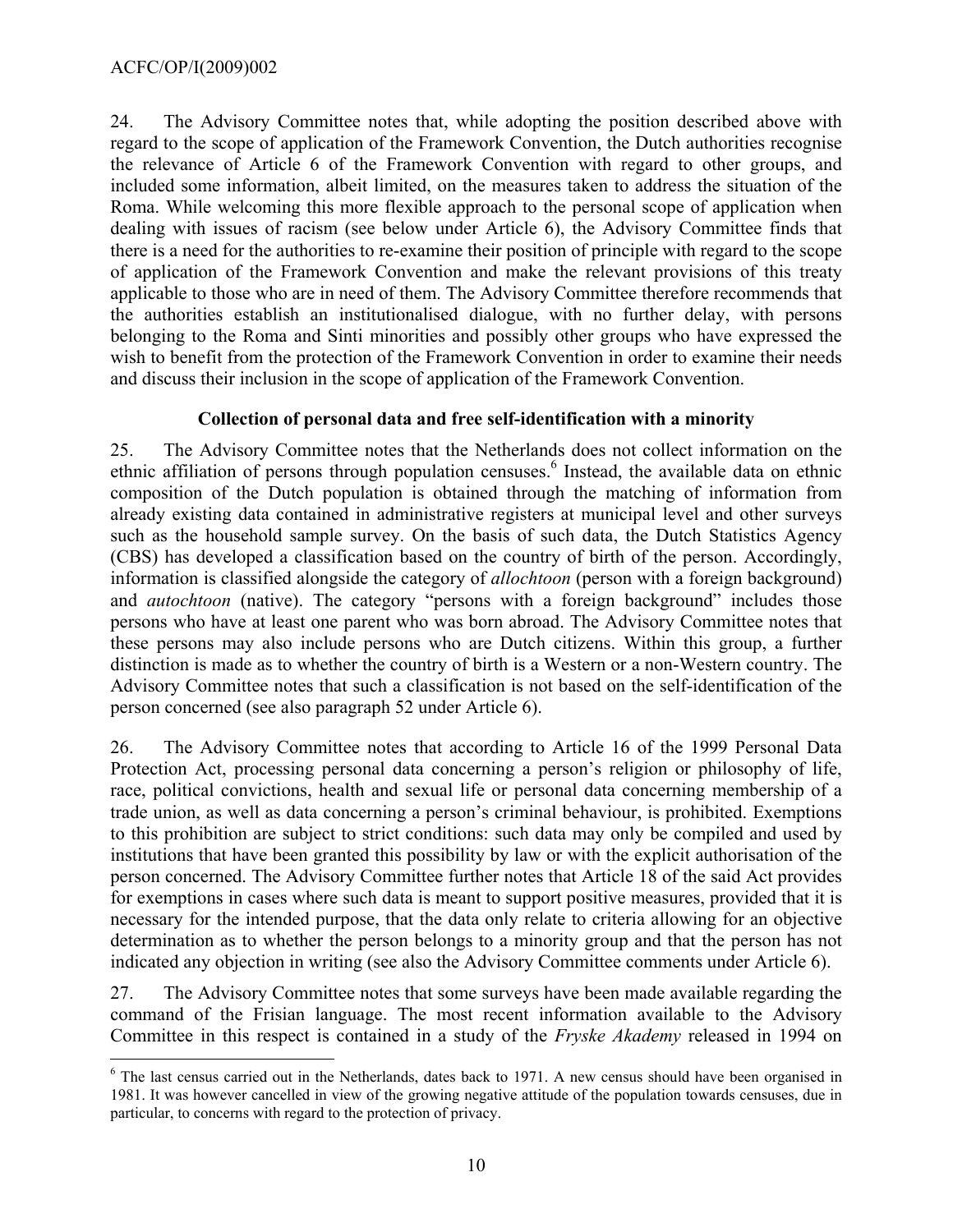language proficiency, use, attitude and identity of a representative sample of the population in Fryslân.<sup>7</sup> This research revealed a relatively stable position of the Frisian language between 1967 and 1994 with 94,3% of people from Fryslân understanding Frisian (97,2% in 1967), 74% speaking it (84,9% in 1967), 64,5% reading it (68,9% in 1967) and 17% writing it (11,5% in 1967). While welcoming this data, the Advisory Committee considers that further research could be undertaken on the issue, including data disaggregated by age, gender and location. In addition, the Advisory Committee notes that some Frisian representatives have expressed interest in collecting data on persons identifying themselves as Frisians. It considers that this should be further discussed with those who are supportive of collecting such data with a view to conducting a possible survey on the ethnic affiliation of persons living in Fryslân.

# **Article 4**

 $\overline{a}$ 

# **Anti-discrimination legislative and institutional framework**

28. The Advisory Committee notes that the Netherlands has a well developed legislative and institutional framework to combat discrimination. The principle of equality is guaranteed in Article 1 of the Dutch Constitution which provides for the equal treatment of persons in equal circumstances and prohibits discrimination on the grounds of religion, belief, political opinion, race, sex or any other grounds. The Equal Treatment Act (*Algemene Wet Gelijke Behandeling*, AWGB) adopted in 2004 to transpose the European Council Directive 2000/43/EC of 29 June 2000 implementing the Principle of Equal Treatment between Persons irrespective of Racial or Ethnic Origin provides protection against discrimination in a large number of fields (employment, provision of goods and services, social security and healthcare).

29. The Advisory Committee welcomes this comprehensive approach to the issue of combatting discrimination. It further notes that the authorities are planning to amend the Labour Act in order to introduce an obligation for employers to develop anti-discrimination plans, which would be a welcome development. More generally, the Advisory Committee encourages the authorities to periodically review the relevance and impact of its legislative framework. In this connection, the Advisory Committee refers to the recommendations contained in ECRI's Third Report $^8$  to include law enforcement bodies within the scope of the AWGB.

30. The Advisory Committee notes that the Equal Treatment Commission is the independent national specialised body tasked with the promotion and monitoring of compliance with the AWGB. The Commission work currently focuses on employment, education and the provision of goods and services. The Commission has been increasingly involved in promoting awareness about the existing possibilities to combat discrimination.

31. The Advisory Committee welcomes the fact that in addition to the national level nondiscrimination institution, the Netherlands has developed a most valuable system of monitoring and reporting discrimination at local level. Anti-discrimination bureaus have been established in a number of municipalities, most of them being financed by the municipalities themselves, others by the province and the central government. These bureaus are competent for providing assistance on discrimination and registering complaints as well as advising on policy and

<sup>&</sup>lt;sup>7</sup> Durk Gorter and Reitze J. Jonkman, *Tall yn Fryslân*, Fryske Akademy 1995.<br><sup>8</sup> See Third Benert of the ECBJ en the Netherlands, adented en 20 June 2007.

<sup>&</sup>lt;sup>8</sup> See Third Report of the ECRI on the Netherlands, adopted on 29 June 2007, (CRI (2008)3).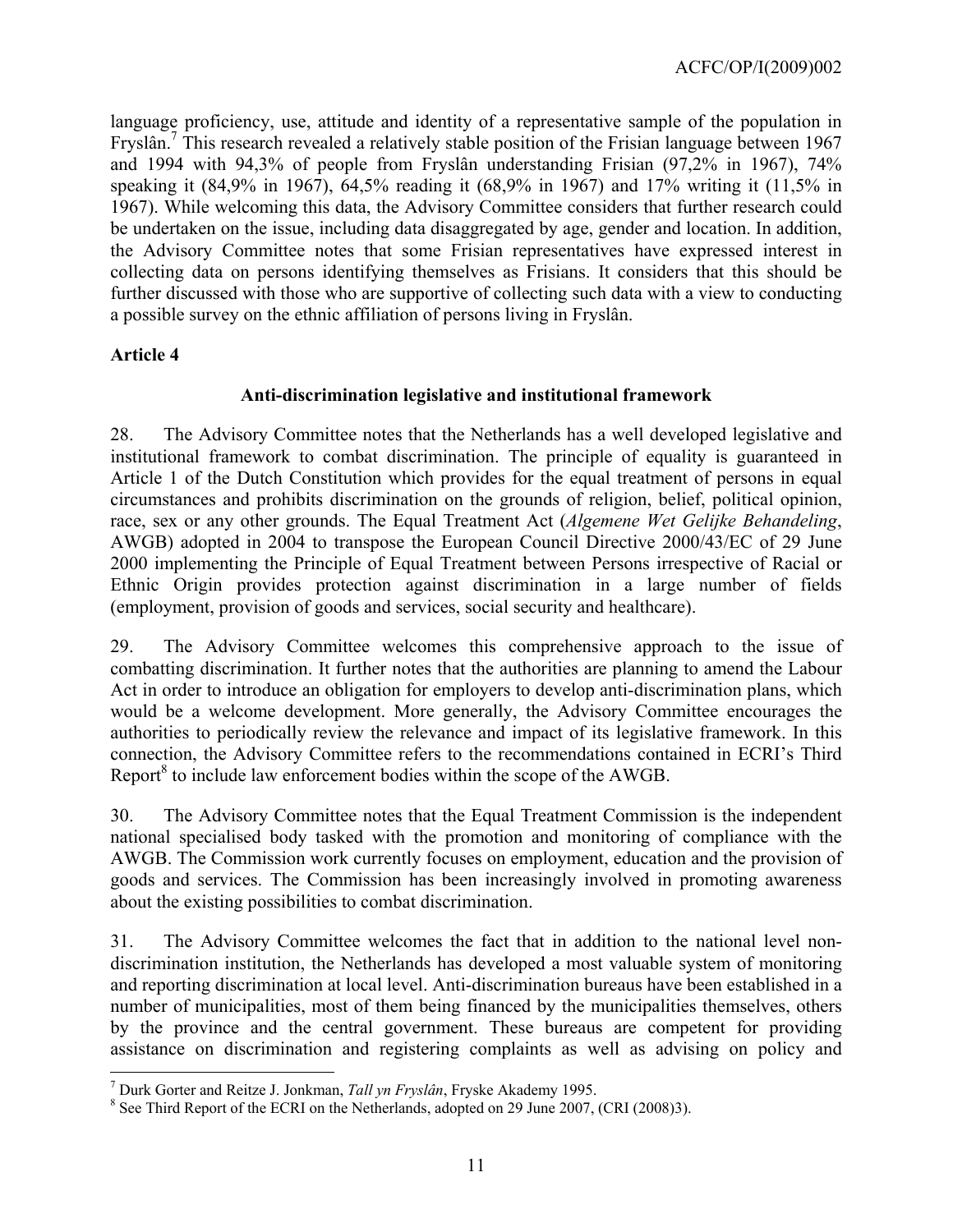providing information to the general public. They can also refer cases of alleged discrimination to the Equal Treatment Commission.

32. The Advisory Committee notes that such bureaus have been established in a number of municipalities, mainly in large cities, on the basis of voluntary agreements with the Government but that they have not reached a nationwide coverage as yet. In this context, the Advisory Committee welcomes the adoption of a Bill on Municipal Anti-Discrimination Services which will oblige the municipal authorities to set up an anti-discrimination service. This statutory obligation, once it is in force, should provide a comprehensive network of anti-discrimination at local level. The Advisory Committee notes that municipal authorities are free to decide on the form the service should take. It also notes that regular review of the budget allocation to these bureaus has been foreseen. It expects that the funding arrangements will adequately meet the existing needs. It also invites the authorities to ensure that the creation of additional structures will not have a negative impact on the funding of other existing structures, and in particular those bringing together expertise on discrimination and providing advice and information on discrimination and racism at national level, like "Art. 1", the national association against discrimination.

# **Article 5**

# **Support to Frisian culture and language**

33. The Advisory Committee notes that as far as Frisians are concerned, support to their culture and language is a shared responsibility between the Provincial and the central authorities (see under General Remarks above). The Advisory Committee takes note in this context of the proactive role played by the *Fryske Akademy* as well as other Frisian cultural organisations in undertaking research and promoting Frisian language and culture.

34. In its dialogue with Frisian cultural organisations, the Advisory Committee found that the latter, while acknowledging the existing support to their activities, expressed their concern about the impact of the proposed increased decentralisation of competences to Provincial authorities for the continuity of such support. In particular, these organisations fear that the Province may be given more responsibilities without obtaining the corresponding necessary funding (see Article 15 below). The Advisory Committee considers that processes of decentralisation can play an important role in creating the conditions for persons belonging to national minorities to participate effectively in cultural life. It expects that irrespective of the solution found with regard to decentralisation, appropriate resources should be granted to the Provincial authorities to carry out their tasks.<sup>9</sup> In this context, due attention should be paid not to reduce support to Frisian cultural organisations in the future.

# **Article 6**

35. The Advisory Committee recalls that the scope of application of Article 6 of the Framework Convention is wide and it includes all persons living on the territory, including noncitizens. It notes that the situation of persons belonging to the Frisian minority does not call for

 $\overline{a}$ <sup>9</sup> See the Advisory Committee Commentary on the Effective Participation of Persons belonging to National Minorities in Cultural, Social and Economic Life and Public Affairs, adopted on 27 February 2008, paragraph 130.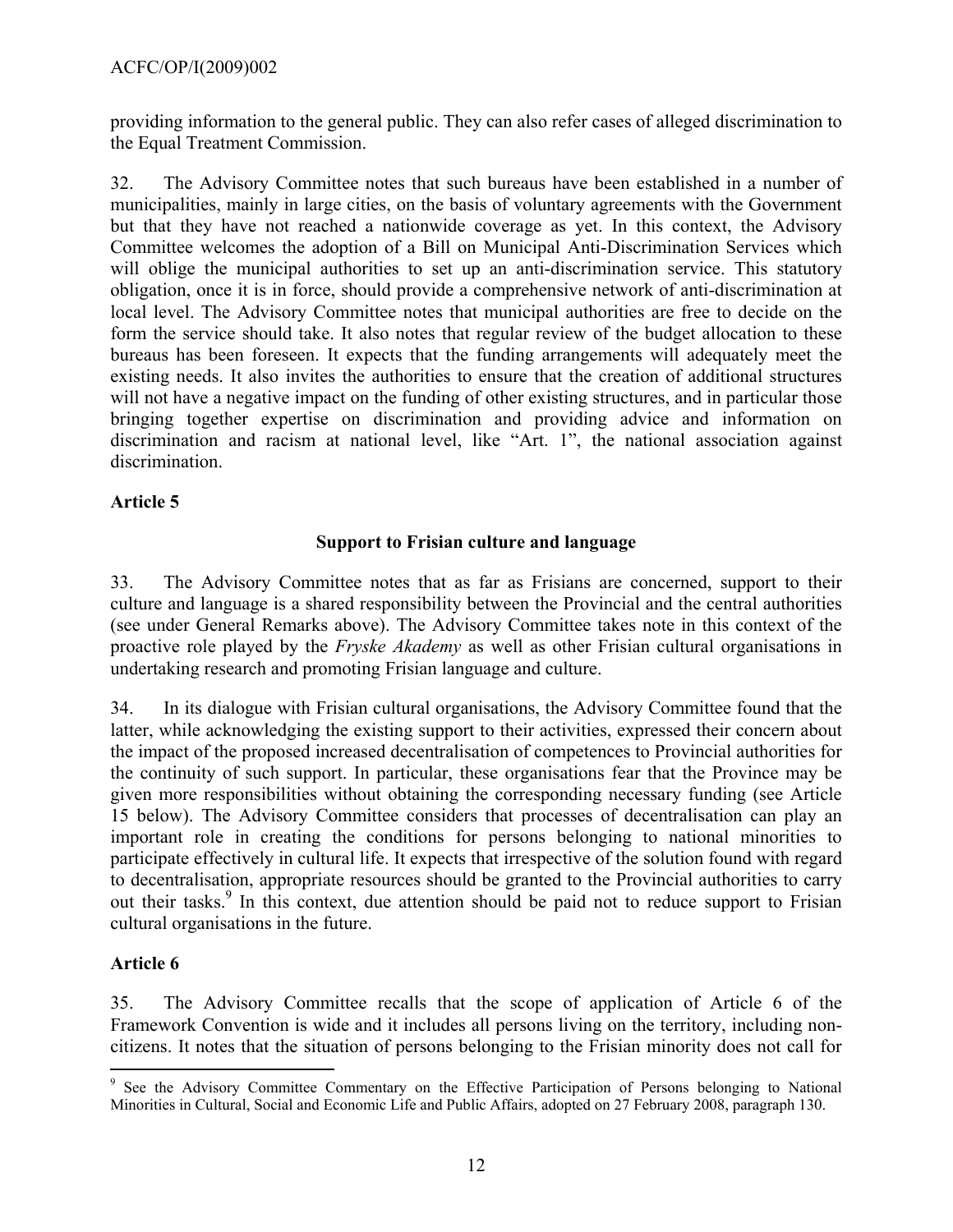any specific observation under Article 6. It considers however, as detailed below, that the implementation of Article 6 prompts a number of comments with regard to the Roma and Sinti<sup>10</sup> as well as the Moroccans, Turks and other groups.<sup>11</sup>

#### **Promoting tolerance and dialogue**

36. The Advisory Committee notes that the Netherlands has a long tradition of tolerance and openness to other cultures. Its well-established integration policy has allowed for the peaceful cohabitation of its various ethnic and religious minorities for years. The terrorist attacks of 11 September 2001 and the ensuing measures against terrorism as well as the murders in 2002 and 2004 respectively of two Dutch personalities whose views expressed hostility towards Islam, Pim Fortuyn, a political leader, and Theo van Gogh, a film maker, have however profoundly questioned this policy. The approach taken by the authorities to handle the multicultural character of Dutch society has been criticized for being too liberal and harming the cohesion of the society. The Advisory Committee notes in particular that such criticism has impacted negatively *inter alia*, on the analysis made by the Dutch authorities of the role of the Framework Convention (see also under General Remarks above).

37. The Advisory Committee notes that as a result, the authorities are now addressing integration issues mainly through the objective of protecting Dutch national identity, rather than approaching it as a two-way process whereby both majority and minority populations learn from each other, in the spirit of Article 6 of the Framework Convention. This change of approach has led to an increased polarisation of the society whereby minority communities, and in particular persons belonging to the Muslim population<sup> $12$ </sup> of the Dutch society, tend to be stigmatised. The Advisory Committee notes that such a stigmatisation has been regularly fed by political discourse as well as stereotypes and negative portrayal of ethnic minorities in the media. While welcoming that the Dutch Government has taken significant measures to tackle discrimination and manifestations of intolerance, (see comments under Article 4 above), the Advisory Committee is of the opinion that the overall tone of the debate in the Netherlands is not conducive to the creation of a climate of mutual understanding between the majority population and the ethnic minorities.

38. The Advisory Committee finds that a key element to build up a cohesive society is to ensure that all its components are listened to and can contribute to the society they live in. In this context, the Advisory Committee welcomes the fact that minority organisations are represented in the National Ethnic Minority Consultative Committee (*Landelijk Overleg Minderheden*, LOM), a national consultation structure established in 1997 in accordance with the Act on Minority Policy Consultation. The role of the LOM is to discuss with the Government policy matters of interest for minority groups. Meetings with relevant representatives of the Government are expected to be

 $\overline{a}$ 

 $10$  Figures of the number of persons belonging to the Roma and Sinti in the Netherlands vary between from 2 000 to 10 000 persons.<br><sup>11</sup> These other groups include Surinamese, Antilleans/Arubans, Moluccans, Chinese and refugees.

<sup>&</sup>lt;sup>12</sup> It is estimated that the Netherlands has a Muslim population of approximately one million (6% of the total population), with persons belonging to the Moroccan and the Turkish communities accounting for approximately two-thirds of the Muslim population. Other Muslim groups include: Surinamese and persons coming from Bosnia and Herzegovina, Somalia, Iran, Pakistan and Afghanistan.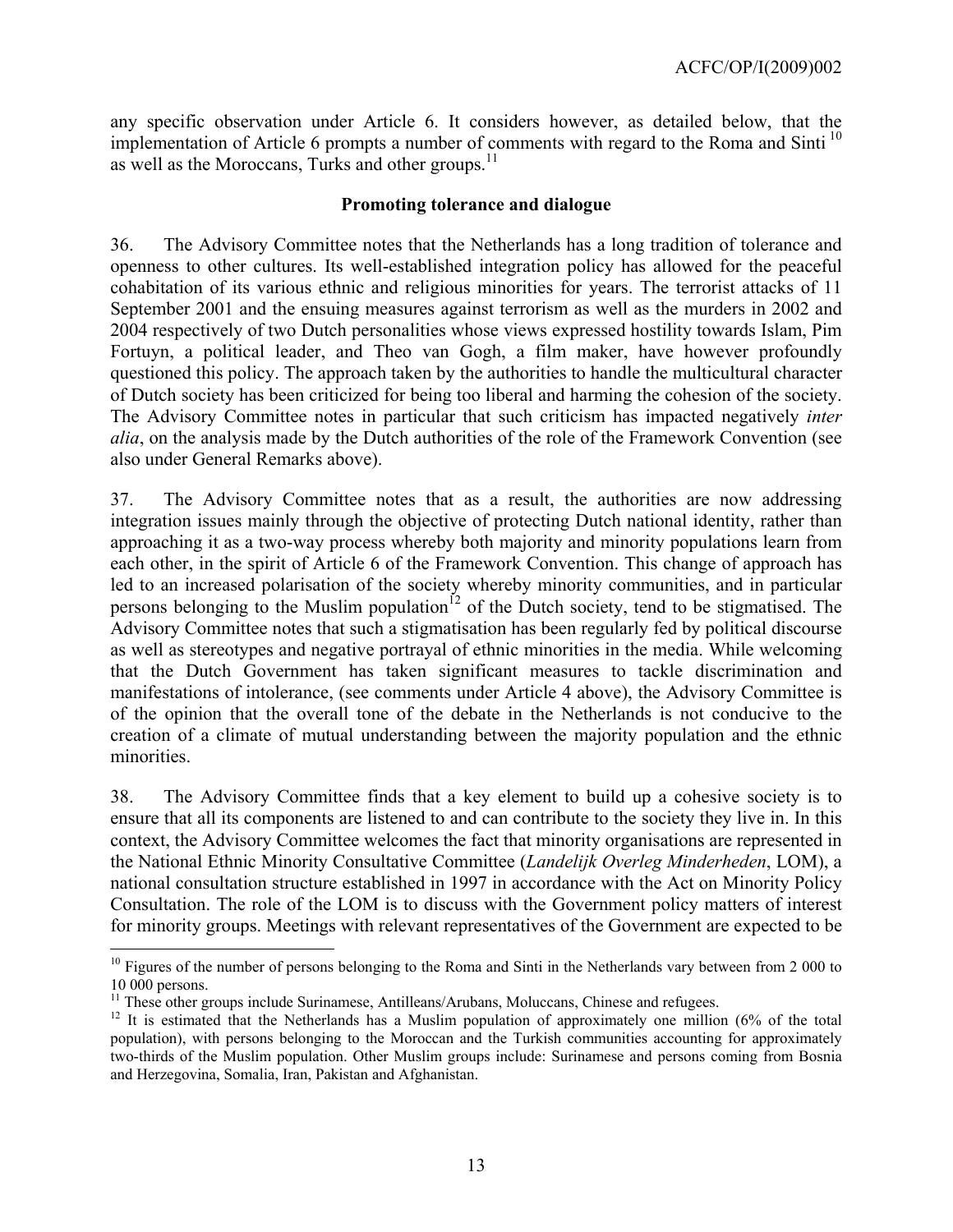$\overline{a}$ 

organised three times a year, which according to representatives of minority communities, is not always the case. The Advisory Committee notes that the minorities currently represented in the LOM are the Chinese, Turkish, South European, Caribbean, Surinamese and Moroccan communities, each of them being represented by one organisation only.

39. The Advisory Committee was informed that Roma and Sinti are excluded from this consultative body since their organisation does not fully reflect the position of the main national movements within the target group which is one of the criteria set to have a seat in the LOM. The Advisory Committee notes that other criteria for representation in this consultative committee include the need for the minority concerned to focus its activities on the relevant policy sectors such as education, work, housing, healthcare and welfare, and to pay attention to the special categories within the target group.<sup>13</sup> The Advisory Committee further notes that these criteria are not provided for by the law itself but are to be found in its Explanatory Memorandum.

40. The Advisory Committee notes that representatives of the Roma and Sinti have asked for direct dialogue with the national authorities and that they would welcome being represented in the LOM in order to express their concerns and interests (see also below, the situation of the Roma, paragraphs 46 to 51). They complained that so far, they only have limited access to local authorities and that, if specific institutions meant to support them have been established by the Government, such as the recently established Multifunctional Centre, they consider that the approach taken is depriving them from having a genuine ownership of projects and activities intended for them.

41. The Advisory Committee calls on the Dutch authorities to ensure full and comprehensive representation of the various minorities in the LOM. In particular, the authorities should demonstrate an open and flexible approach to the criteria they have set. They should in particular consider the inclusion of Roma and Sinti in the LOM. It also calls on the authorities to pay due attention to the need to ensure the effective functioning of this body by convening regular meetings, providing adequate conditions for a meaningful dialogue and ensuring that its work is duly taken into consideration in governmental decision-making.

#### **Incitement to hatred and hate crime**

42. The Advisory Committee notes that the Dutch Criminal Code contains several provisions penalising incitement to hatred and discrimination on the ground of race and dissemination of such expression.<sup>14</sup> It notes, like the European Commission against Racism and Intolerance  $(ECRI)$  in its Third Report,<sup>15</sup> that Dutch criminal law does not penalise the racist motivation of an offence as a specific aggravating circumstance. The Advisory Committee understands however

 $13$  The fact that an organisation does not sufficiently involve women in its composition and activities has been used for example to exclude the Mollucans from the LOM.<br><sup>14</sup> See in particular Article 137 c) punishing racist insults, 137 d) punishing incitement to racial hatred, violence and

discrimination, 137 e) punishing the dissemination of racist publications, 137 f) punishing participation and or support to racist activities, 137 g) punishing racial discrimination in the exercise of a public service, profession or trade and 429quater in the exercise of one's office, profession or business. It is noted that, in its decision of 21 January 2009, the Amsterdam Court of Appeal ordered the prosecution of Member of Parliament Geert Wilders on the grounds that the comments he made in various media on Muslims and their religion were infringing on Articles 137d) and c) of the Criminal code.

<sup>&</sup>lt;sup>15</sup> See Third Report of the ECRI on the Netherlands, adopted on 29 June 2007, (CRI (2008)3).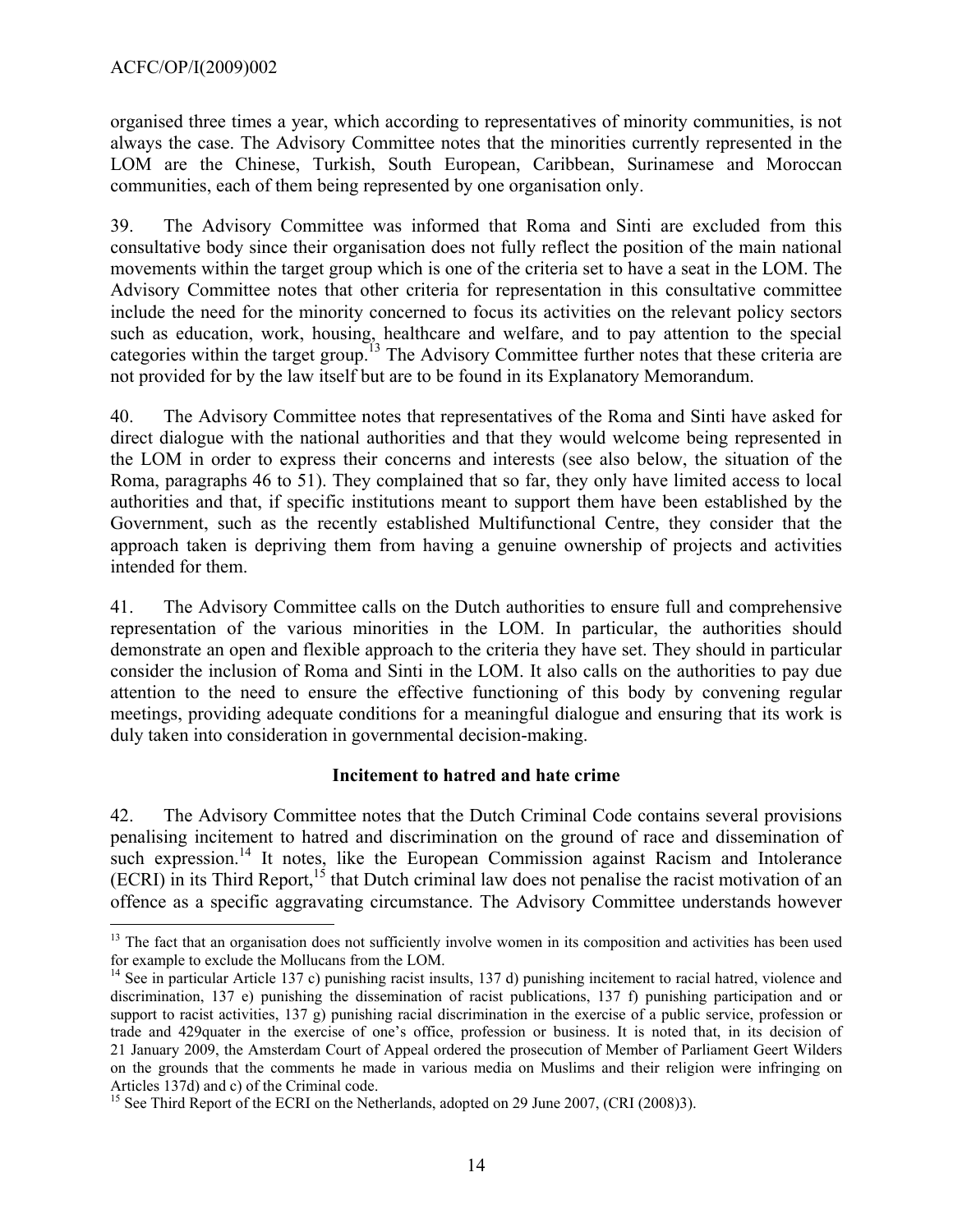that instructions have been given to the Public Prosecution Service requiring public prosecutors to request increased sentence if the offence has a racist motivation.

43. In practice, the Advisory Committee notes that very few cases are brought before the courts alleging a breach of one of these provisions. This situation may be explained by a reluctance to report such discrimination to the competent bodies. In addition, the Advisory Committee understands that this state of affairs has also to do with the need to ensure that these provisions are better implemented by the police and the public prosecution service.

44. The Advisory Committee notes in this respect, as a positive step, that the authorities have taken a set of measures in order to increase the capacity of both the police and the public prosecution in treating discrimination cases and improve their performance in this domain. Such measures include the setting up of a National Discrimination Centre as part of the Public Prosecutor Office and of a similar type of centre for the police, the National Bureau on Discrimination Issues. Both centres have been working on improving exchanges of information, consistent treatment of racist and discrimination cases as well as training to assist prosecutors and police officers respectively in handling such cases. The Advisory Committee encourages the authorities to pursue these measures aimed at improving the reporting and monitoring of hate crime.

45. The Advisory Committee further notes the commitment of the Dutch authorities to combat the dissemination of racist materials through the internet and welcomes the work carried out by the Complaint Bureau for Discrimination on the Internet (*Meldpunt Discriminatie Internet*, MDI), the specialised body set for this purpose in 1997. It notes with satisfaction that the government financial support to this Bureau has increased in recent years and encourages the authorities to sustain their efforts in this field, including by ensuring that investigations are conducted and adequate sanctions taken.

# **Situation of the Roma and the Sinti**

46. The Advisory Committee notes with concern that, according to Roma organisations as well as other NGOs, some Roma are reportedly still lacking personal documentation and that some of them are *de facto* stateless in the Netherlands. The Advisory Committee understands that there is no exact figure available as to the number of persons concerned within the Roma community. Such a situation has resulted in difficulties in practice for some Roma in accessing a number of social rights, as this has been signalled by NGOs doing mediation work between heath care institutes and Roma patients. The Advisory Committee calls on the authorities to support research carried out by NGOs in consultation with Roma organisations in order to determine the number of Roma who are lacking personal documents and establish the scope of *de facto* statelessness. While investigating the situation, the authorities are urged to ensure that persons lacking the necessary documents are provided with support to obtain documents and with adequate access to health and social assistance, including by making social and health care institutions aware of their specific situation.

47. Further, the Advisory Committee notes that in the Netherlands, persons belonging to the Roma and Sinti minorities are reported to experience prejudice and discriminatory attitudes in a number of fields.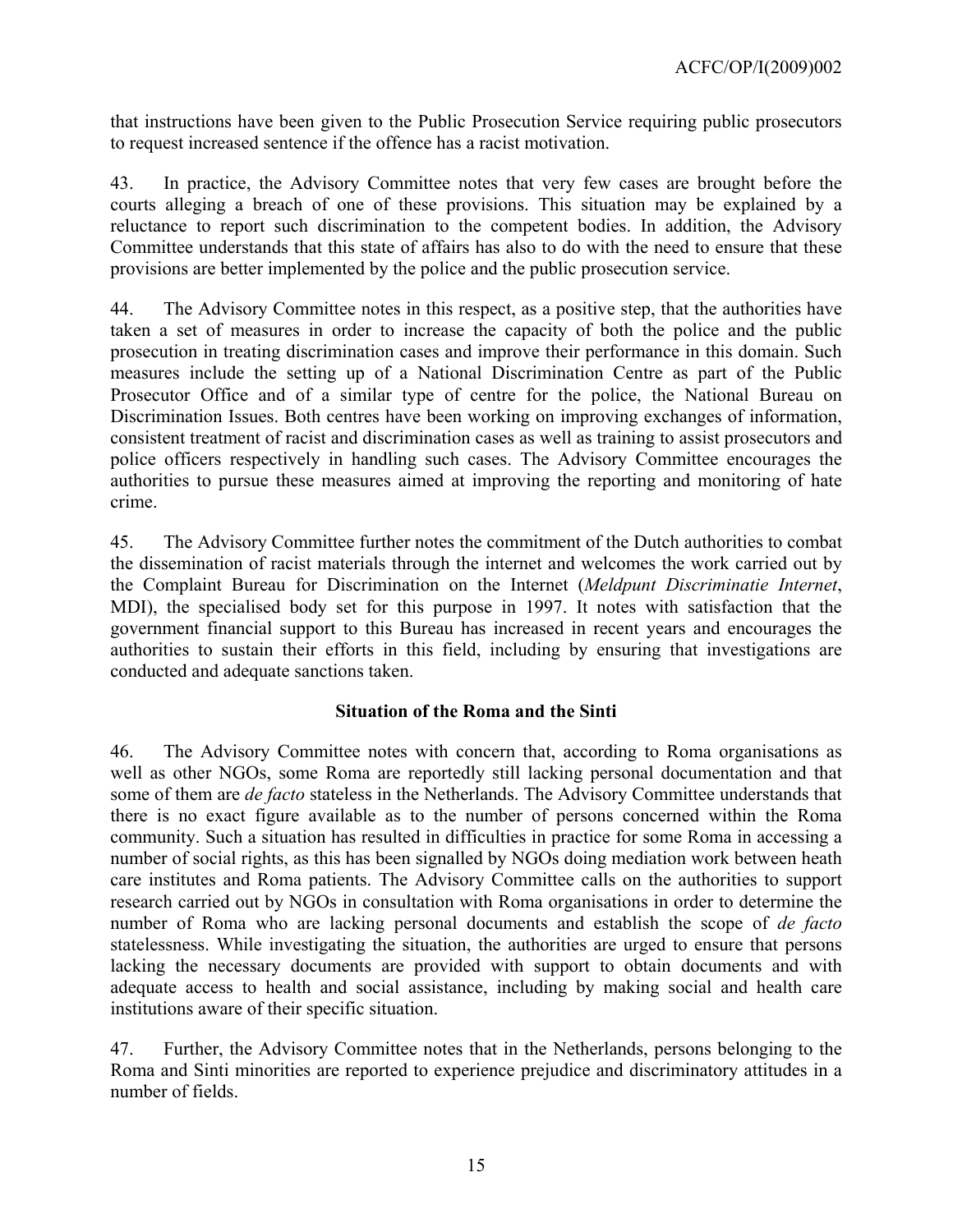$\overline{a}$ 

48. In the area of housing, Roma who choose to live in caravans as part of their traditional lifestyle are regularly faced with a shortage of authorised sites. The Advisory Committee notes that while this has been a persistent problem affecting also other caravan dwellers, the transfer of competences in this area from national authorities to local authorities following the abolition of the Caravan Act in 1999 has prompted new concerns in terms of actual responsibility of local authorities. It notes for example that the funding allocated by national authorities for local authorities to deal with their responsibility in this field has not been specifically earmarked but is part of local authorities' general budget, hence leaving the allocation of funds to caravan sites to their discretion. It notes in particular that local authorities have largely resorted to private companies for the management of caravan sites. It also finds that municipal authorities have been faced with an increasingly hostile attitude from the local population against new sites and this has led them, in some instances, to locate these sites in remote areas with substandard environmental conditions. Such a situation is not satisfactory and the Advisory Committee calls on the national authorities to undertake a comprehensive review, in consultation with Roma and Sinti organisations, of the provision by local authorities of accommodation for Roma and Sinti in order to better address their needs.<sup>16</sup> As a result, they should provide local authorities with recommendations, and where relevant, statutory obligations regarding suitable accommodation arrangements for Roma and Sinti who wish to live in caravans.

49. In the field of education, Roma attendance in secondary education is reportedly low, their absenteeism rate high, their school performance well inferior to the average. Illiteracy is also reported to be above the national average. Besides, the Advisory Committee notes with concern that in secondary level, there is a disproportionately large attendance of Roma and Sinti children in vocational training schools (*VMBO)17* as opposed to upper secondary schools *(HAVO/VWO.<sup>18</sup>* While some valuable initiatives have been taken in the area of education such as the introduction of educational consultants in some municipalities, the Advisory Committee finds that the authorities should take vigorous monitoring measures to fight absenteeism of Roma in schools, with the active participation of the Roma community as well as to promote literacy. The Advisory Committee also invites the authorities to ensure that Roma and Sinti pupils are given equal opportunities to enter the higher academic streams of the secondary school system.

50. The Advisory Committee notes with concern the very high unemployment rate among the Roma which is often the consequence of their educational situation. In addition, the Advisory Committee regrets the fact that their portrayal in the media is often associated with negative events which reinforces prejudices and discriminatory attitudes.

51. The Advisory Committee shares the view of other Council of Europe bodies<sup>19</sup> that the above-mentioned situation of the Roma and Sinti demands that the authorities address the multiple causes of Roma and Sinti marginalisation in the Netherlands in a comprehensive policy

<sup>&</sup>lt;sup>16</sup> See also the Recommendation (2005)4 of the Committee of Ministers on the Movement and Encampment of Travellers in Europe.<br><sup>17</sup> VMBO stands for *voorbereidend middel baar beroepsonderwijs* (preparatory middle-level applied education).

 $^{18}$  HAVO stands for *hoger algemeen voortgezezt onderwijs* (higher general continued education) and VWO stands for *voorbereidend wetenschappelijk onderwijs* (preparatory scientific education).

<sup>&</sup>lt;sup>19</sup> See the Third Report of the ECRI on the Netherlands, adopted on 29 June 2007, (CRI (2008)3) and the Report of the Commissioner for Human Rights dated 11 March 2009 (CommDH(2009)2).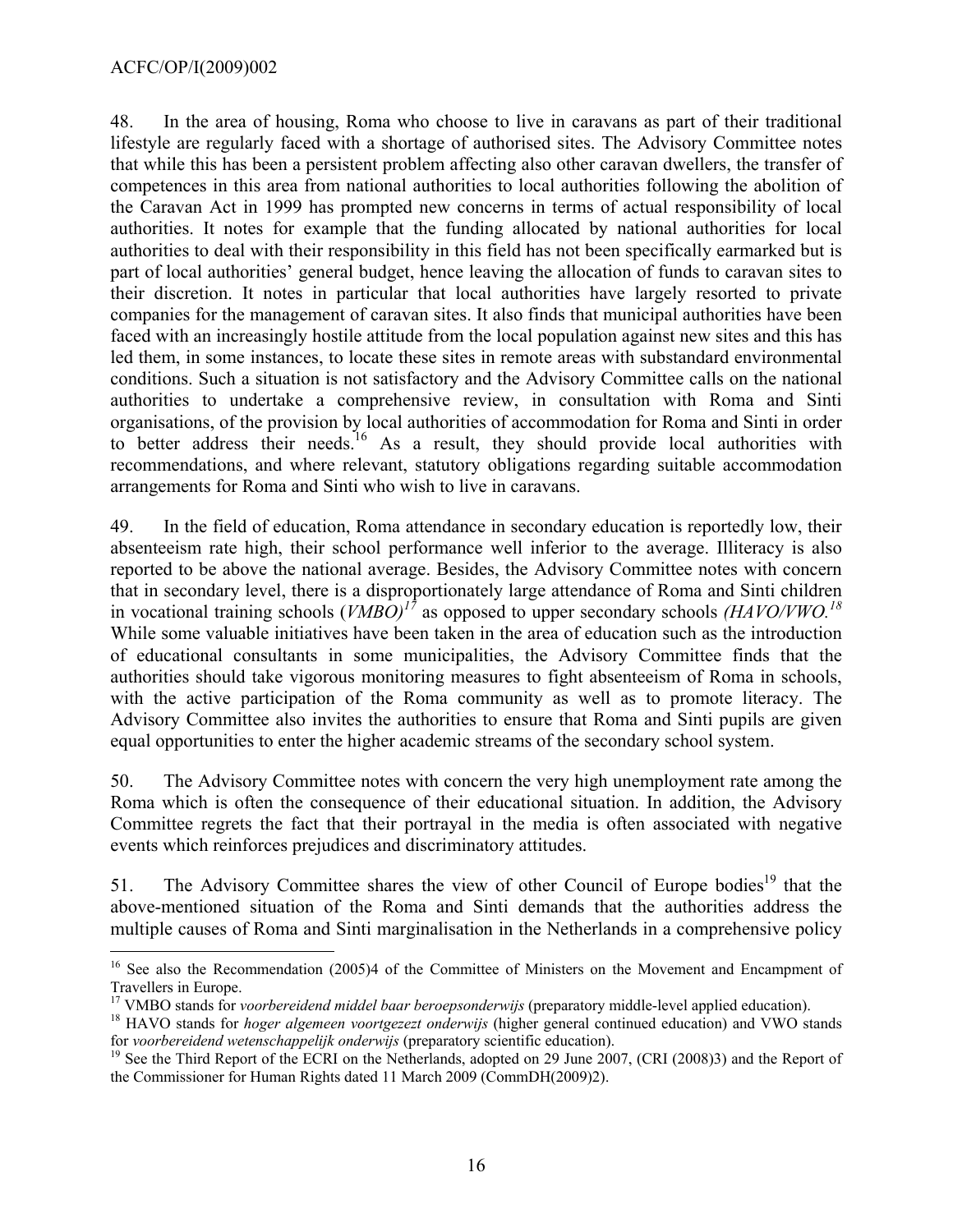which should be elaborated in consultation with Roma and Sinti organisations. Such a policy should set clear targets and obligations for the local authorities concerned and receive adequate financial support and be regularly monitored and reviewed.

#### **Integration and ethnic registration**

52. The Advisory Committee considers that reliable statistical data on ethnicity, broken down by age, gender and location are essential for targeting, implementing and monitoring measures to ensure full and effective equality and facilitate the integration of all ethnic groups in the society. The Advisory Committee is however concerned that registration of ethnicity may only target certain ethnic groups and that such registration may be matched with data concerning the criminal record of the person concerned. In this connection, the Advisory Committee refers to plans authorised by the Dutch Data Protection Authority, to set up a separate register including data on persons under the age of 25 who were either born in the Dutch Antilles or Aruba or whose parents were born there (the so-called "Reference Index of Antilleans", *Verwijsindex Antillianen*, VIA). The Advisory Committee welcomes the fact that the Dutch authorities have not proceeded with the setting up of this index which would have raised a number of issues of compatibility with the principles of free self-identification and of non-discrimination (Articles 3 and 4 of the Framework Convention). It notes however that discussions are underway to extend such an index to all young people considered at risk (the so-called" General Reference Index of Youth at Risk", *Verwijsindex Risicojongeren*). The Advisory Committee notes that the question has arisen whether such an index would include registration of the ethnicity of the persons concerned. It understands that both the Council of State and the Dutch Data Protection Authority advised against including registration of the ethnicity which has apparently been confirmed by the authorities. The Advisory Committee expects that in future, measures taken to address a situation of inequality fully respect the principles of the Framework Convention, in particular the principle of non-discrimination. It also calls upon the authorities to ensure that the collection of data required by these measures fully respects the principle of free self identification with a minority as set out in Article 3 of the Framework Convention as well as the principles of Committee of Ministers' Recommendation (97) 18 concerning the protection of personal data collected and processed for statistical purposes, and other international standards on the protection of personal data.

#### **Police and ethnic minorities**

53. The Advisory Committee notes that there is a reported practice to register and monitor crime suspects according to their ethnic origin. It also notes the reported increased use of racial profiling practices within the police, with persons belonging to minority communities, especially Muslim communities, being disproportionately stopped and searched. The Advisory Committee understands that such practices are carried out in the context of policies aimed at preventing crime and notes that they have reportedly intensified in particular in the light of the measures taken to fight terrorist crime. The Advisory Committee calls on the authorities to monitor such practices as well as to review the implementation of legislation giving increased powers to the police with a view to detect discriminatory implementation.

54. The Advisory Committee notes that the Dutch police has put in place a recruitment policy with the aim that 8% of the police officers should come from ethnic minorities by 2011. The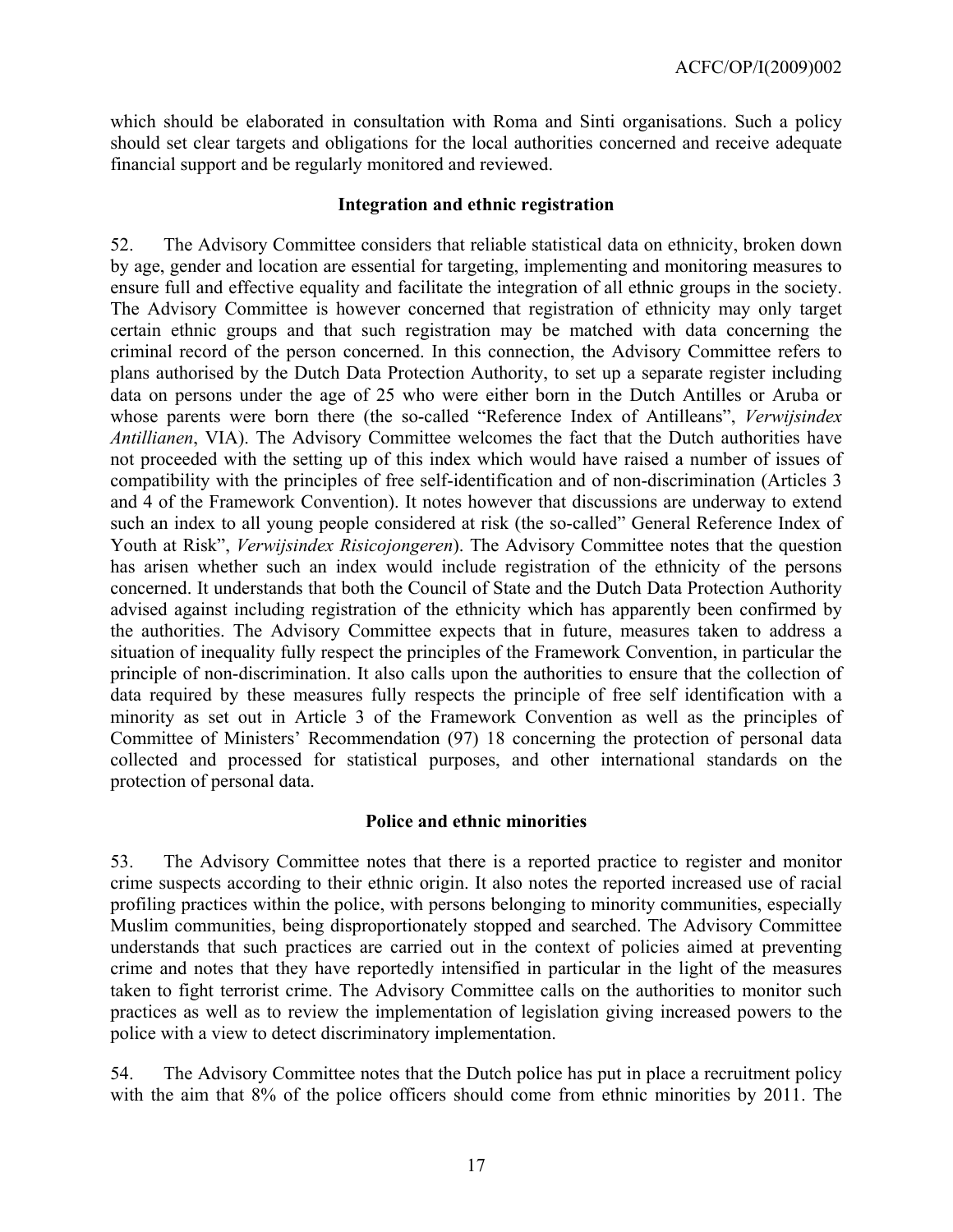Advisory Committee welcomes the fact that work is being done with associations of minority communities in order to encourage the application of persons belonging to minorities to join the police but notes that in practice, the number of these persons remains lower than the set target and there is a reported high number of recruits from minority communities who are leaving the service. It notes that different factors may explain such a situation, including the lack of attractiveness of a police career among minority communities and reported prejudices and sometimes racist attitudes within the ranks of the police. The Advisory Committee welcomes the efforts of the Government to investigate further the situation and encourages it to pursue its approach to increase minority participation in the police and ensure that due attention is paid to creating appropriate conditions to retain recruits from minority communities in the police service.

### **Promoting diversity in schools - Teaching of ethnic minorities languages**

55. The Advisory Committee welcomes the fact that following an amendment introduced in 2006, the Primary Education Act acknowledges that pupils grow up in a multi-cultural society and that the school curriculum should aim at the children's development and address the diversity of the demands of the society of which they are a part. It also notes that, reflecting on this aim, the Dutch Government has shown increased commitment to enhance ethnic diversity in schools: since 2006, primary schools in the Netherlands have been under the obligation to provide information on the measures they have taken in order to promote diversity in schools and an expertise centre, the Knowledge Centre for Mixed Schools, has been set up to investigate and support schools in their efforts to encourage diversity.

56. The Advisory Committee notes that according to a survey released by this Centre in April  $2009<sup>20</sup>$  over a third of these primary schools do not reflect the ethnic background of the local areas in which they are established: these schools are reported to have predominantly either pupils with Dutch background or pupils from minority communities. This may also be the reason for a certain segregation in housing, especially in large cities, caused by the demographic trend according to which white people go away from neighborhoods that are becoming racially desegregated and move to white suburbs (the so-called "white flight" phenomena). The Advisory Committee understands that the attempt to prompt further diversity in classes has sometimes been met with resistance. The Advisory Committee encourages the Government to take further awareness-raising measures to highlight the role of schools in promoting mutual respect and understanding, in line with Article 6 of the Framework Convention. They should make ethnically mixed classes attractive to parents, including by ensuring a constant quality to the education provided in these schools.

57. The Advisory Committee notes that as a result of the new integration policy of the Dutch Government (see paragraph 9 under General Remarks and Article 3 above), the education system has increasingly focused on the teaching of the Dutch language to the detriment of the languages spoken by other groups living in the Netherlands (with the exception of Frisian in Fryslân and English). It notes that this led to the abolition in 2004 of ethnic minorities language classes as part of the Dutch mainstream curriculum. In practice, this measure has resulted in ethnic minority language classes being held under separate private arrangements and for some communities such as the Moroccan community, under religious authority. The Advisory Committee was informed

 $\overline{a}$  $20$  The survey was carried out over 2 000 primary schools in approximately 40 municipal districts.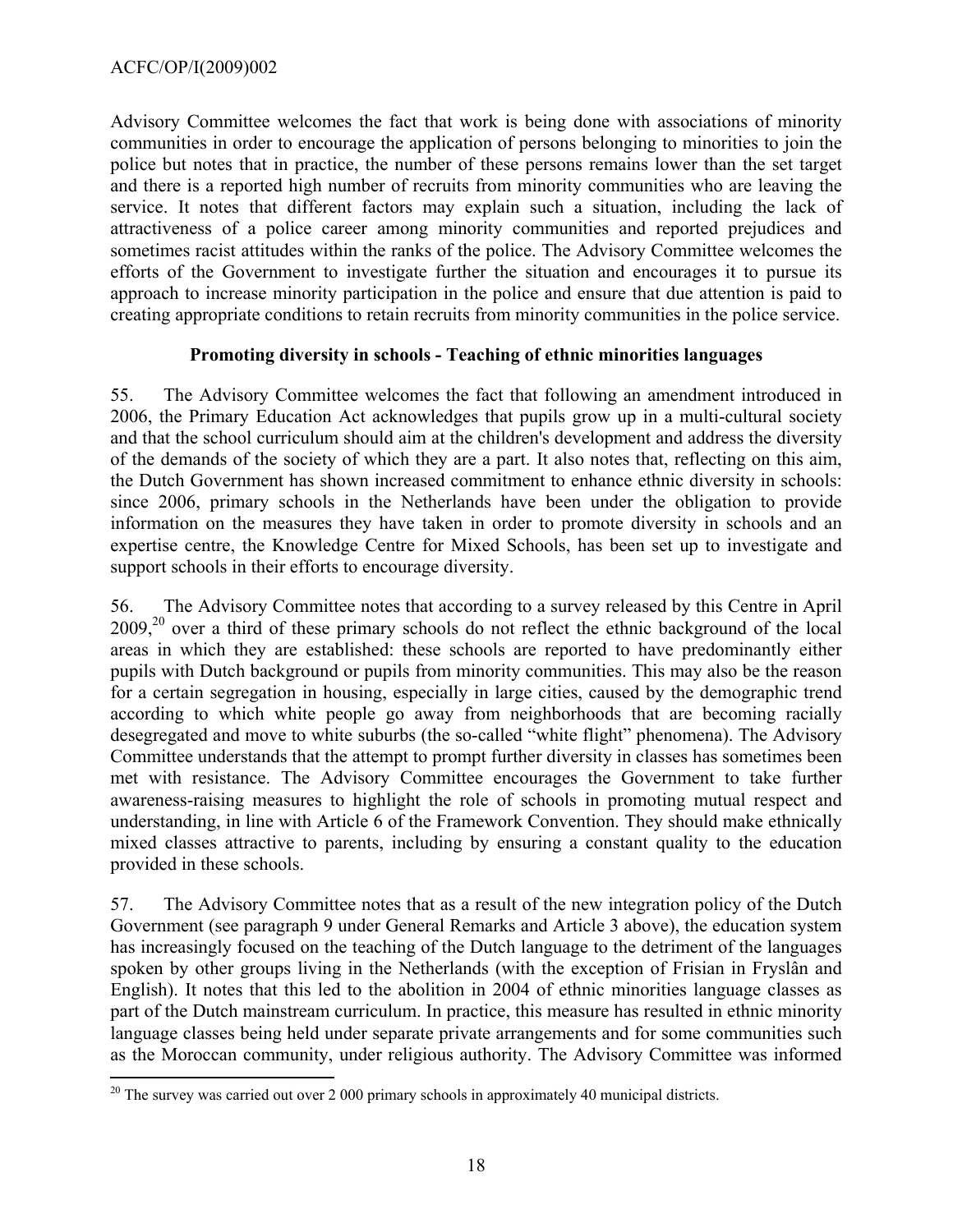that this has triggered new difficulties for the minority communities regarding the organisation of such classes, the availability of teachers as well as the overall supervision of the conduct and quality of the teaching provided. The Advisory Committee finds that the authorities should analyse the consequences of the withdrawal of minority language teaching from the mainstream curriculum on the integration of pupils from minority communities into the school system. They should also ensure that the private teaching currently provided respects official educational standards.

### **Article 7**

58. Based on the information currently at its disposal, the Advisory Committee considers that implementation of this article does not give rise to any specific observation.

### **Article 8**

59. Based on the information currently at its disposal, the Advisory Committee considers that implementation of this article does not give rise to any specific observation.

### **Article 9**

### **Broadcasting in Frisian: legislative framework and practice**

60. The Advisory Committee notes that the 1987 Media Act, as amended, provides that as far as public broadcasting is concerned, organisations that have been allocated broadcasting time shall devote 50% of their television broadcasting time to original programming in Dutch or Frisian. There is only one regional broadcasting company broadcasting in Frisian (Omrop Fryslân) which is treated as any other regional broadcasting company and the Advisory Committee notes with regret that it does not enjoy an increased level of support from national authorities to fulfill the additional tasks implied by broadcasting in a minority language.

61. The Advisory Committee notes that such a situation has been largely compensated by the Provincial authorities' financial commitment to the production of additional programmes in Frisian language. At present, Omrop Fryslân broadcasts two hours of television and 17 hours of radio daily, it has developed an internet site which is, in its view, the key to staying attractive, especially among its younger audience. The Advisory Committee notes however that current discussions on decentralisation have triggered new concerns with regard to the financial sustainability of Omrop Fryslân broadcasting in Frisian, should increased decentralisation not be accompanied with adequate funds. The Advisory Committee considers that Omrop Fryslân has acquired an important role in promoting the Frisian language and that the national authorities should pay due attention to maintaining conditions, in particular financial ones which would enable Omrop Fryslân to effectively fulfill its functions.

62. As far as private broadcasters are concerned, the Advisory Committee notes that they are obliged to have 40% of the programmes broadcast in Dutch or Frisian according to the aforementioned Media Act. The Advisory Committee notes with regret that no use is made of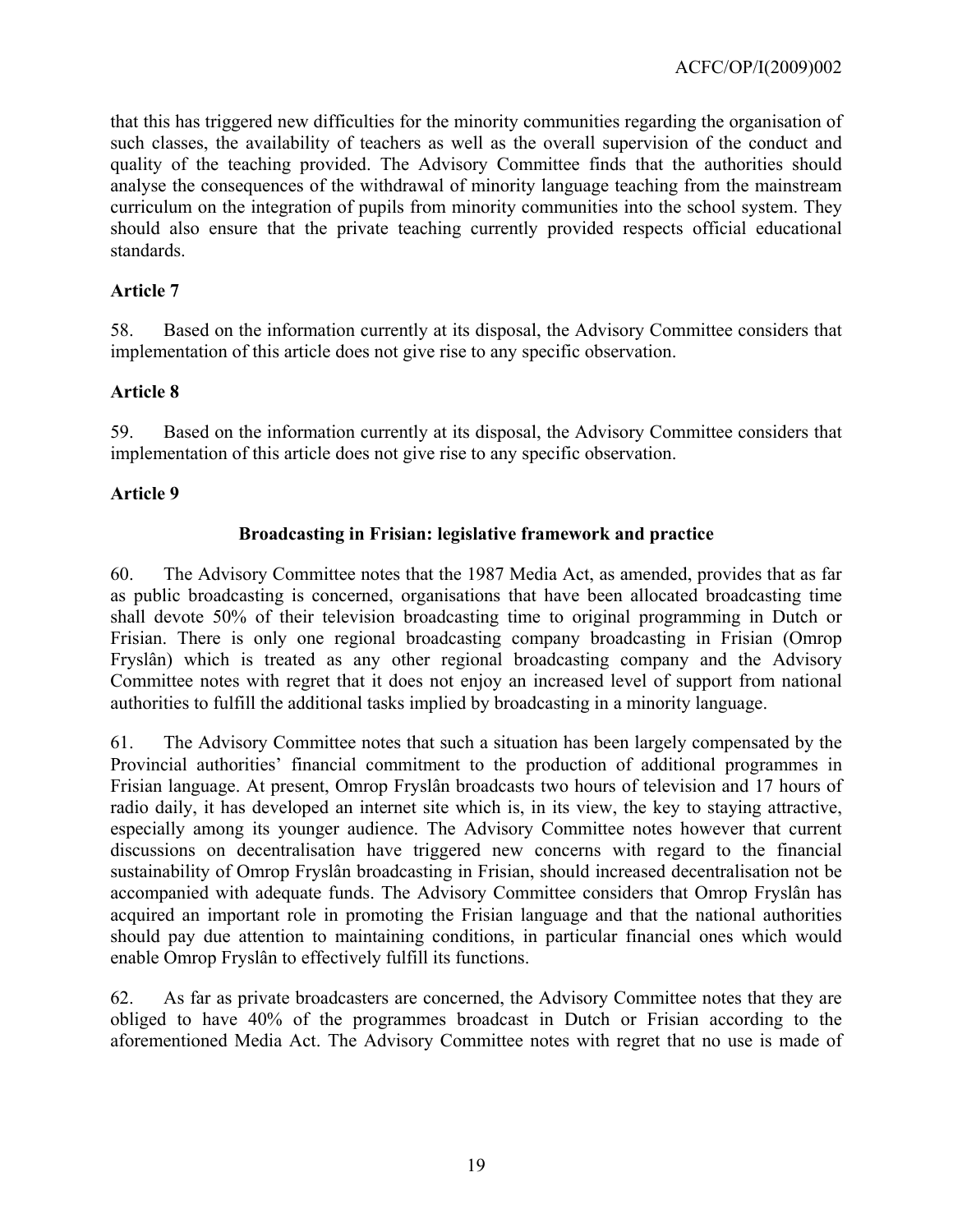Frisian in regional private broadcasts<sup>21</sup> and while understanding that there is low demand, it considers that the authorities should examine the legal and practical incentive measures which could promote Frisian-language private broadcasting.

### **Print media in Frisian**

63. The Advisory Committee notes that articles in Frisian, although limited in number, are published in the two provincial daily newspapers, including in their weekly supplements. Articles of these newspapers written in Dutch usually quote Frisian speakers in their language. It also welcomes the fact that the Province of Fryslân has allocated specific funding for the publication of Frisian language magazines as part of its policy on the use of Frisian in the written media for 2007 to 2010. This support has proven instrumental in ensuring that some Frisian language press is able to remain visible in a Dutch media environment. In this context, the Advisory Committee encourages the authorities to pursue such a supporting policy while fully respecting the editorial independence of the media.

### **Article 10**

# **Use of Frisian language with administrative authorities**

64. The Advisory Committee notes with satisfaction that the legislative framework regarding the use of Frisian has been consolidated over years, in line with the successive covenants concluded between the national authorities and the authorities of the Province of Fryslân. Accordingly, the use of Frisian in relations with administrative authorities located in the Province of Fryslân is explicitly provided for in the 1996 General Administrative Act (Section 2:7) as well in some specific regulations. The Advisory Committee notes that regulations are provided for in the 1956 Act on the Use of Frisian in Judicial Matters which authorises the use of Frisian in judicial proceedings.

65. In practice, the Advisory Committee understands that even though the legal possibility of using Frisian in official dealings exists, the use of Frisian remains largely limited to informal settings. The Advisory Committee understands that sociological and historical reasons may explain a traditional use of the Dutch language in relations with representatives of the authorities and the perception that using Frisian may not be considered as adequate in this sphere.

66. In this context, the Advisory Committee welcomes the creative and continuous awarenessraising efforts already made by the Provincial authorities to encourage persons to use Frisian in relations with administrative and judicial authorities. It also notes that these efforts have rightly aimed at increasing the ability of civil servants to use Frisian. In this respect, it notes that the authorities of the Province of Fryslân have adopted a flexible approach with regard to Frisian language proficiency requirements in recruitment procedures in local public administration of the Province. In general, the passive knowledge of Frisian is required and depending on the municipality and of the administration concerned, is evaluated through a language test. It notes nevertheless that such a test is not decisive since the person who does not have a sufficient understanding of the Frisian language would be invited to take Frisian language classes. The

 $\overline{a}$  $21$  In its Third Report, the Committee of Experts considered that this situation was not fulfillling the European Charter for Regional or Minority Language requirements.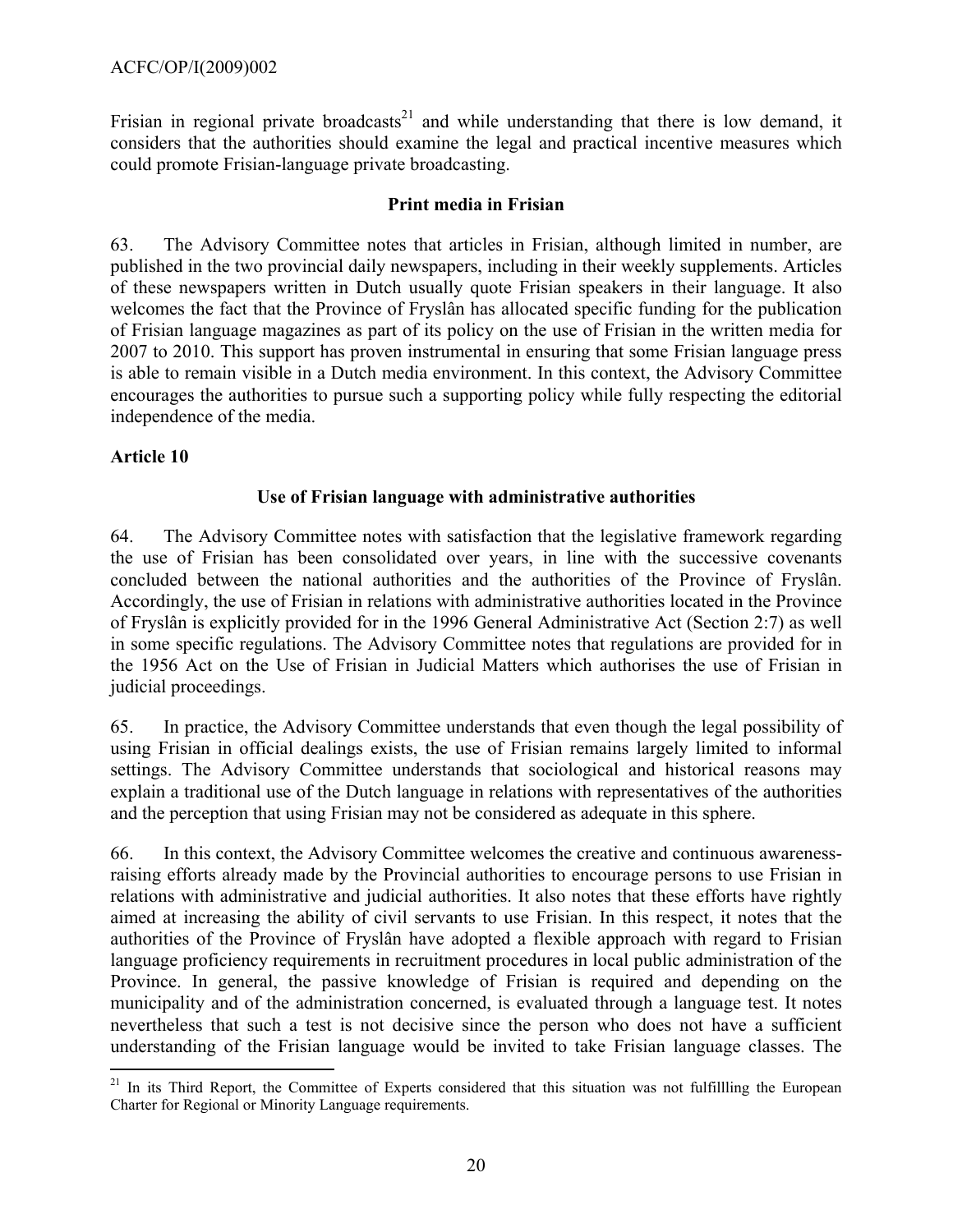Advisory Committee encourages the authorities in their efforts to further expand the use of Frisian within the local administration and regularly monitor the situation. In the field of the judiciary, the Advisory Committee notes the specific attention devoted to the legal terminology by making a Frisian-Dutch legal Dictionary available (see also Article 15 below).

67. The Advisory Committee also welcomes the fact that although rarely used in practice, Frisian may be used to address the Office of the National Ombudsman which has the necessary staff at its disposal to answer requests in Frisian.

68. While welcoming these measures, the Advisory Committee finds that achieving an increased use of Frisian in relations with administrative authorities would benefit from a more proactive attitude from national authorities in those matters. In doing so, national authorities could give a positive signal regarding the importance attached to the use of Frisian and boost the willingness of Frisian speakers to use their language more often in official dealings, irrespective of their command of Dutch. In addition, the Advisory Committee is of the opinion that national authorities should also ensure that conditions are in place for the enforceability of the existing linguistic provisions. In particular, the authorities should adopt the necessary regulations to allow the use of Frisian in relations with representations of central administrative authorities in the Province of Fryslân. The Advisory Committee notes that so far, this has not been done, despite the recommendations of the Committee of Experts of the Language Charter<sup>22</sup> and it considers that this situation merits to be followed-up by national authorities.

69. The Advisory Committee is aware that there had been discussions on the possible inclusion in the Constitution of a provision stipulating that the Dutch language is the official language of the State. The Advisory Committee underlines that any future constitutional protection given to the Dutch language should be respectful of the right of persons belonging to national minorities to use their languages as prescribed by Articles 10 to 14 of the Framework Convention.

# **Article 11**

70. The Advisory Committee notes that in accordance with the Municipalities Act, the name of a municipality may be changed by decision of the municipal council and the name chosen should be communicated to the national authorities and the Provincial executive. It further notes that such a name does not have to be supplemented by a Dutch version. Given the margin of appreciation left to the municipalities, the situation with regard to signs in Frisian varies in practice from one municipality to another. The Advisory Committee wishes to highlight that the display of signs visible to the public in the Frisian language, beyond the name of municipalities, may further contribute to enhancing the position of the language in the Province and it encourages the authorities to make use of the possibility they have to display such signs in the Frisian language, according to the demand and when the conditions of Article 11 of the Framework Convention are met.

 $\overline{a}$ <sup>22</sup> See the  $3<sup>rd</sup>$  Report on the application of the European Charter for Regional or Minority Languages by the Netherlands, adopted on 9 July 2008, ECRML (2008)3.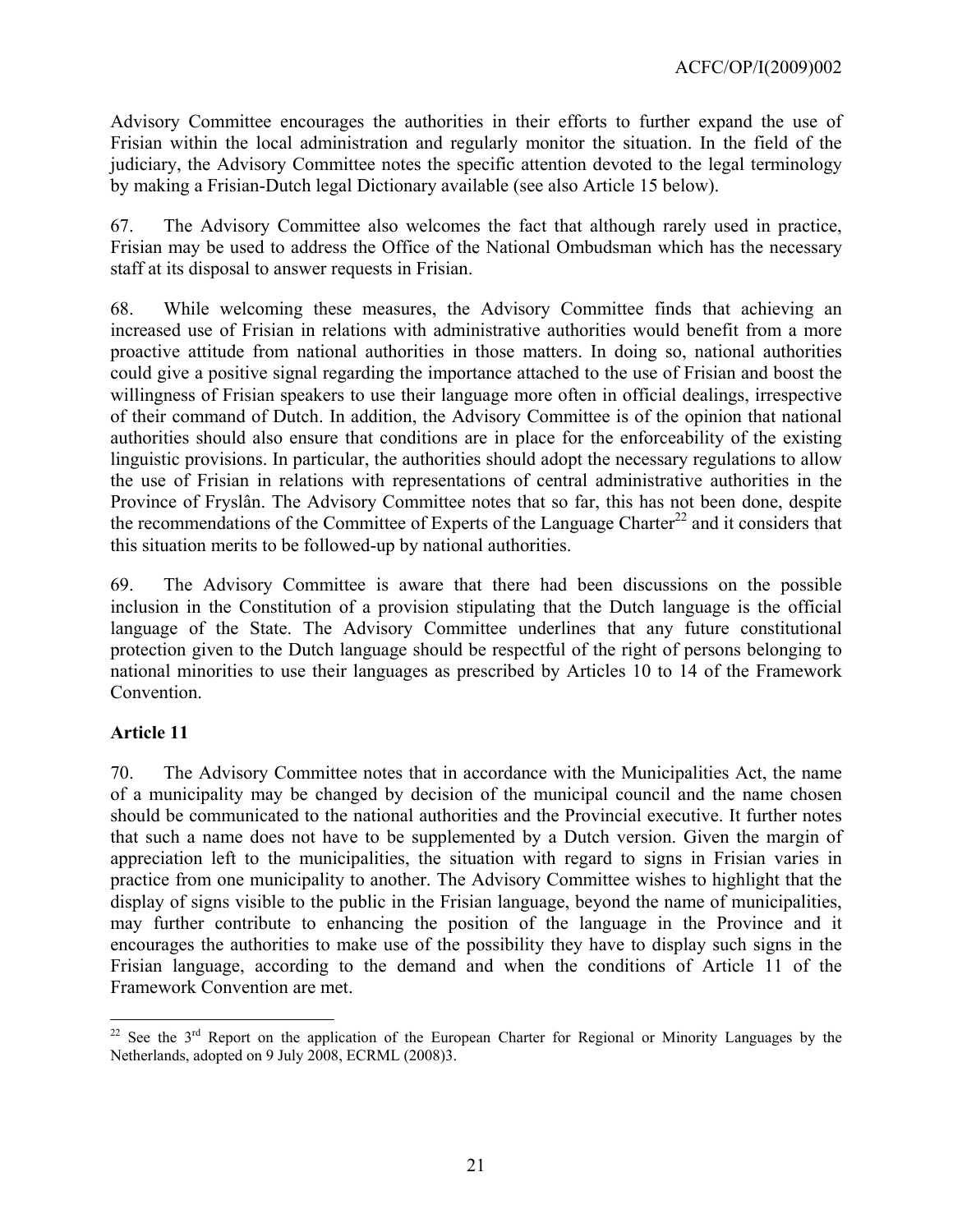# **Articles 12 - 14**

 $\overline{a}$ 

### **Fostering knowledge of culture and history of minorities**

71. The Advisory Committee notes that Frisian history and culture is, to a large extent, incorporated into the general education programmes in the Netherlands but that there is no specific provision devoted to the teaching of Frisian history and culture in Dutch law. In practice, the Advisory Committee notes that some attention has been paid to strengthening cultural studies in primary education. The Advisory Committee wishes to highlight the positive contribution of Aftûk, an Institution for Frisian language learning, in organising special courses on Frisian history, although it is disappointing to note that the number of students has gradually decreased over years. It further notes that following the recommendations made in 2005 by the Committee for the Development of the Dutch Canon to develop regional canons, the Provincial authorities of Fryslân have taken steps to develop a canon of Frisian history and culture. This should in the long run allow for more Frisian autonomy in developing curricula (as well as defining attainment targets) and better reflect local needs, which is a positive development.

### **Frisian education at all levels**

72. The Advisory Committee notes that in accordance with the Acts on Primary School and Secondary education, $^{23}$  Frisian language is a compulsory subject in primary schools and in the first level of secondary education. The teaching of Frisian language and culture is available at the University of Groningen.

73. Frisian may also be used as a language of instruction in pre-school, primary schools and secondary schools in the Province of Fryslân. However, the Advisory Committee notes that this is done only to a limited extent, especially in pre-schools and in secondary education. Textbooks in Frisian and for Frisian teaching are available in an increasing number of subjects. The Advisory Committee notes that attainment levels have been set for Frisian language but notes on the other hand that these have been lowered in 2005 as compared to Dutch attainment targets. It expects that the authorities ensure that such a measure does not have a negative impact on the position of Frisian in education.

74. The Advisory Committee notes that the amount of Frisian teaching is not subject to specific regulations. In primary schools, figures currently available indicate that there are about 30 to 45 minutes of classes of Frisian per week. Although this represents a slight increase as compared to previous years, this amount is still considered insufficient by Frisian associations and provincial authorities. The Advisory Committee was made aware by Frisian associations and Provincial authorities of the lack of common understanding with the national authorities of what constitutes an adequate amount of teaching in Frisian. It considers that the current amount of teaching in Frisian cannot be considered as "providing adequate conditions for receiving

<sup>&</sup>lt;sup>23</sup> See Section 9 paragraph 4 of the Primary Education Act: « Schools in the Province of Fryslân shall also teach the Frisian language, unless they have been granted exemption by the Provincial Executive after a request of the competent authorities".

Section 11 e of the Act on Secondary "Education Schools in the Province of Fryslân shall also provide education in the Frisian language and culture with due observance of the attainment targets laid down in that regard, unless they have been granted exemption by the Provincial Executive after a request of the competent authorities".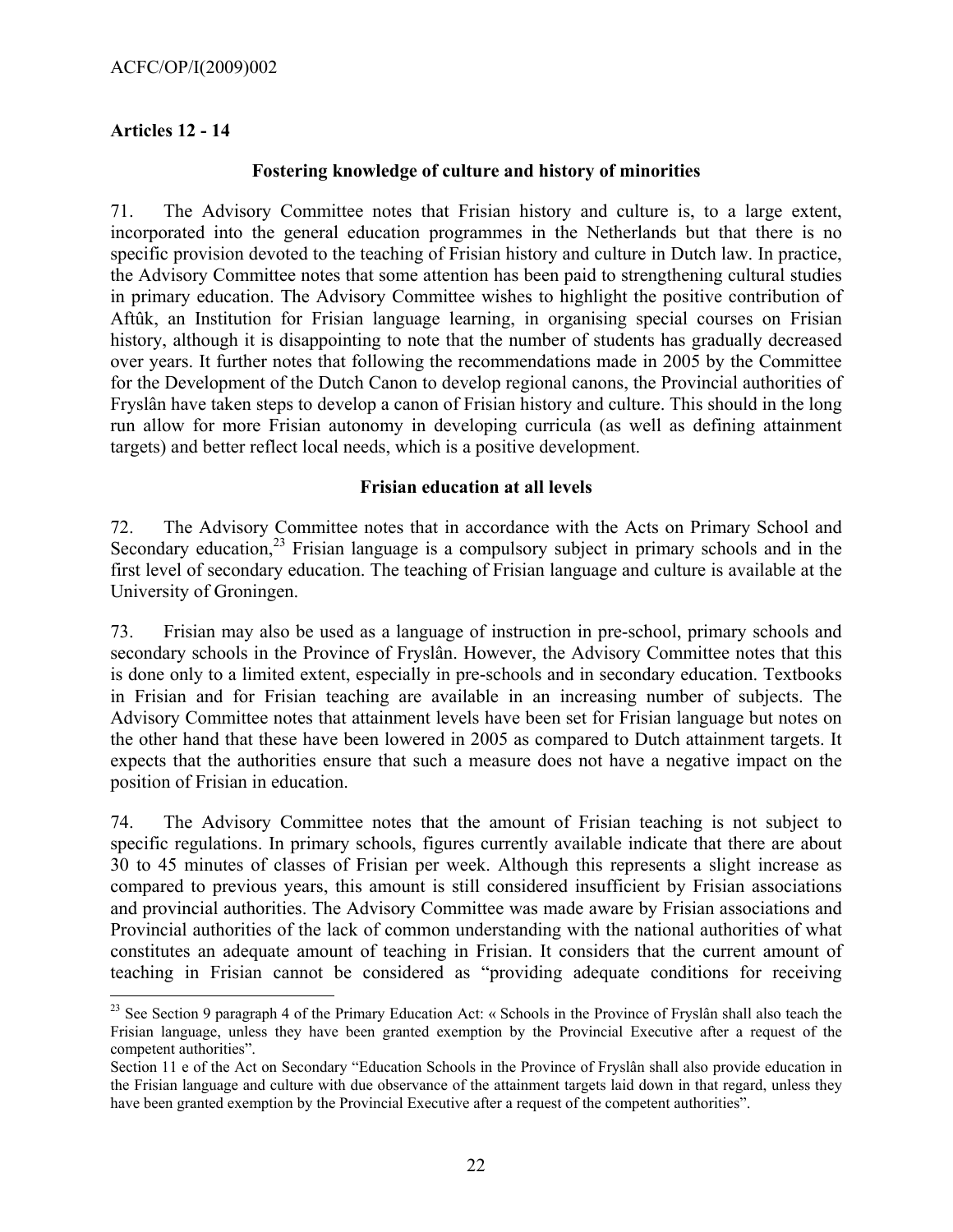instruction in their language" as foreseen in Article 14 paragraph 2 of the Framework Convention.<sup>24</sup> It therefore calls on the authorities to take into account the demands expressed by the Frisian minority in this respect and expects that a mutually acceptable solution that is in line with Article 14 paragraph 2 of the Framework Convention can be found.

75. The Advisory Committee notes that a model of trilingual education has been introduced in 23 primary schools with Dutch, Frisian and English used as a medium of instruction. The Advisory Committee welcomes the positive results achieved by these schools in terms of language learning. It notes that the Provincial authorities intend to increase the number of these schools to 50 in 2012. It also welcomes their intention to develop a policy on trilinguism with a view to strengthening the role of Frisian as a medium of instruction.

# **Teacher training**

76. The Advisory Committee welcomes the fact that Frisian as a specific subject is available in the existing teacher training arrangements in order to provide teachers of Frisian with the necessary skills to teach in primary and secondary schools. Besides, additional training opportunities have been made available: these include language coordinators whose tasks include improving language teaching and in-service training and other courses organised by the organisation Atfûk.

77. However, the Advisory Committee notes from the 2006 Report of the Education Inspectorate quoted in the State Report, that 40% of the teachers of Frisian as a language in primary and secondary schools were not qualified for that subject. This insufficient number of qualified teachers is a recurrent concern among Frisian associations. The Advisory Committee is of the opinion that the authorities should look at ways to provide further incentives for primary and secondary school teachers to make use of the existing training arrangements in order to obtain qualifications in Frisian language teaching.

78. The Advisory Committee notes that teacher training in Frisian for pre-school education has not been regulated. The Dutch Government itself recognises that this is a shortcoming and the Covenant makes specific reference to the need to develop quality standards regarding the use of Frisian in playgroups and in childcare.<sup>25</sup> The Advisory Committee has not been informed of any development in this respect. Therefore, like the Committee of Experts of the European Charter for Regional or Minority Languages,  $^{26}$  the Advisory Committee encourages the Dutch authorities to increase their efforts in order to fill the existing gaps regarding Frisian teacher training for preschool teachers in Frisian.

# **Education Inspectorate**

79. The Advisory Committee notes that the Education Inspectorate is responsible for supervising the educational policy throughout the country and advising the Ministry of

 $\overline{a}$ 

<sup>&</sup>lt;sup>24</sup> See also the  $3<sup>rd</sup>$  Report on the application of the European Charter for Regional or Minority Languages by the Netherlands, adopted on 9 July 2008, ECRML (2008)3, paragraph 92.

<sup>&</sup>lt;sup>25</sup> See Chapter 1, paragraph 2.1 of the Covenant.

<sup>&</sup>lt;sup>26</sup> See the 3<sup>rd</sup> Report on the application of the European Charter for Regional or Minority Languages by the Netherlands, adopted on 9 July 2008, ECRML (2008)3.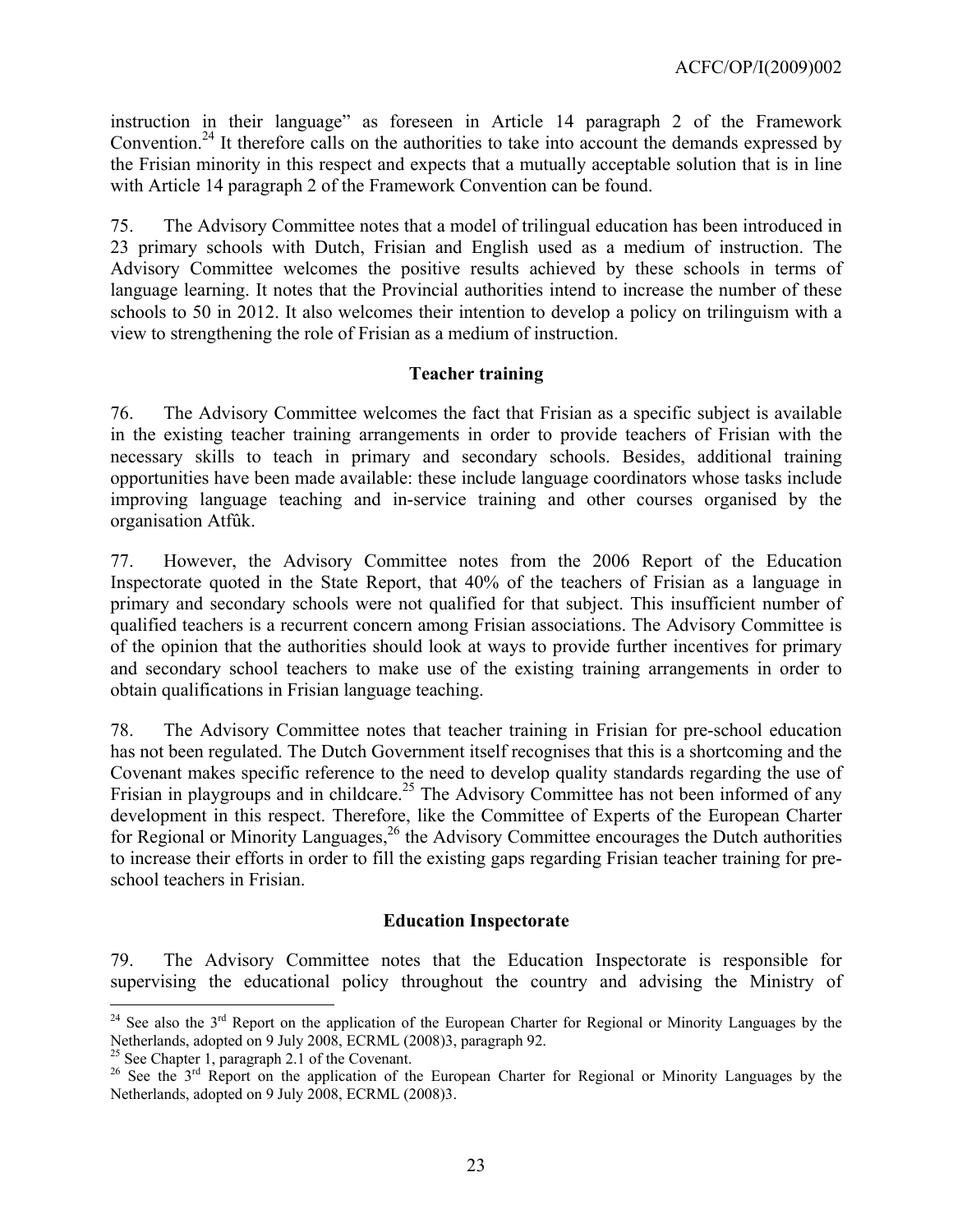Education. It notes that there has been fluctuation with regard to the time allocated to the Inspectorate to supervise the teaching of Frisian in primary and secondary schools, which has generated dissatisfaction among Frisian representatives. In this context, the Advisory Committee welcomes the fact that the authorities have recently tackled this issue by allocating 250 hours per year for the Education Inspectorate to fulfill its task *vis-à-vis* the supervision of the teaching of Frisian. At the same time, the Advisory Committee understands from its dialogue with Frisian representatives that greater progress in this area could be made if the Inspectorate was given a specific mandate, which is lacking at present, regarding the teaching of minority languages. The Advisory Committee encourages the authorities to discuss this issue with the relevant organisations working for the promotion of Frisian language and culture with a view to enhancing the supervision made by the Education Inspectorate.

# **Article 15**

### **Institutions and consultation mechanisms**

80. The Advisory Committee notes that the Advisory Board *(Konsultatyf Orgaan)* was established in 1998 as the organ in charge of advising the Ministry of the Interior on Frisian culture and language. Its responsibilities include advising on issues relating to the implementation of the European Language Charter for Regional or Minority Languages and as from 2009, on the implementation of the Framework Convention. The Advisory Committee welcomes the fact that the Board has taken a proactive role in this respect, especially with regard to issues relating to teaching of and use of Frisian, albeit its recommendations have not always been given all due attention by central authorities.

81. In addition, the Advisory Committee notes that at the Provincial level, a Frisian Language Board has been set up to advise the Provincial Executive and conduct research in areas of interest to Frisian speakers.

82. While noting that there is, on the whole, a good and constructive co-operation between the national authorities and those of the Province of Fryslân, the Advisory Committee is disappointed to note that the national authorities have not provided the relevant advisory boards with adequate conditions to contribute to the State Report (see also under General Remarks above) and it is therefore of the opinion that there is scope for improvement in this respect.

83. The Advisory Committee refers to its comments under Article 6 regarding the consultation arrangements provided for ethnic groups (see paragraphs 38-41). In this respect, it wishes to reiterate that ensuring appropriate conditions for the effective participation of persons belonging to national minorities is crucial for enhancing social cohesion and laying the foundation of a genuinely pluralist society in which all segments of society are able to contribute.

#### **Decentralisation**

84. The Advisory Committee notes that Dutch legislation does not provide for any special administrative status to the Province of Fryslân as compared to the eleven other provinces of the Netherlands. However, discussions are currently taking place regarding possible changes to be introduced in this respect. The Advisory Committee takes note in particular of the fact that the Joint Committee for Provincial Decentralisation (the so-called Lodders Committee) appointed by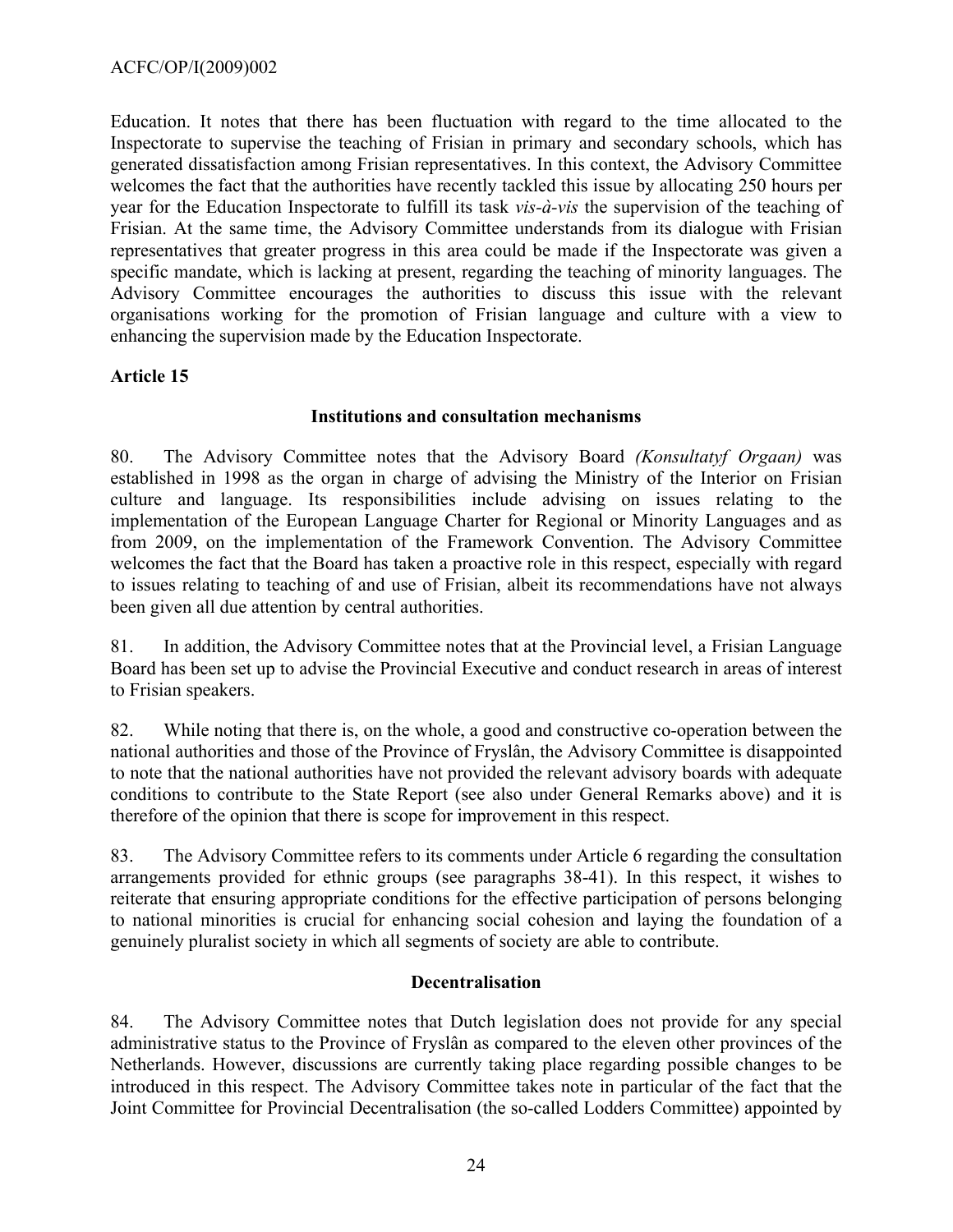the Government in November 2007, recommended increased decentralisation of the competences of the central Government to the Province of Fryslân.27 A steering committee with both State and Provincial representation, started to examine a possible devolution of powers from the central to the local authorities in the field of Frisian language and culture.

85. The Advisory Committee expects that the result of this work will further contribute to the preservation and development of Frisian language, culture and the media. It further recommends that whatever solution is found in this area, the respective competences between central and local levels be clearly defined in the legislation and that the financial implications of decentralisation are duly taken into account.  $28$ 

# **Article 16**

### **Territorial divisions**

86. The Advisory Committee notes that in parallel to the above-mentioned plan to increase the competences of the Province of Fryslân in a number of fields, a redrawing of municipal boundaries is being discussed. It expects that adequate consultations will be carried out with the persons concerned and that the resulting solution will duly take into account the principles contained in Article 16 of the Framework Convention.

### **Article 17**

### **Cross-border contacts**

87. Based on the information currently at its disposal, the Advisory Committee considers that implementation of this article does not give rise to any specific observation.

#### **Article 18**

 $\overline{a}$ 

# **Bilateral co-operation in the field of protection of national minorities**

88. The Advisory Committee welcomes the fact that there is good co-operation between organisations representing the Frisians living in the Netherlands and those representing the Frisians living in Germany and Denmark, notably through the Inter-Frisian Council. It notes that the Government takes the view that there is no need to adopt a treaty or any specific measures regarding inter-Frisian co-operation whereas organisations representing the Frisians with whom it had dialogue, consider that a specific treaty would be instrumental in enhancing this co-operation.

89. Against this background, the Advisory Committee encourages the authorities to engage discussions with these organisations, keeping in mind the useful role that such agreements can play in implementing the principles of Article 18 of the Framework Convention.

<sup>&</sup>lt;sup>27</sup> Report on Freedom, Governance and Accountability (*Ruimte, Regie en Rekenschap*), March 2008<br><sup>28</sup> See Commentary on the Effective Participation of Persons Belonging to National Minorities in Cultural, Social and Economic life and Public Affairs, adopted on 27 February 2008, paragraphs 133 to 137.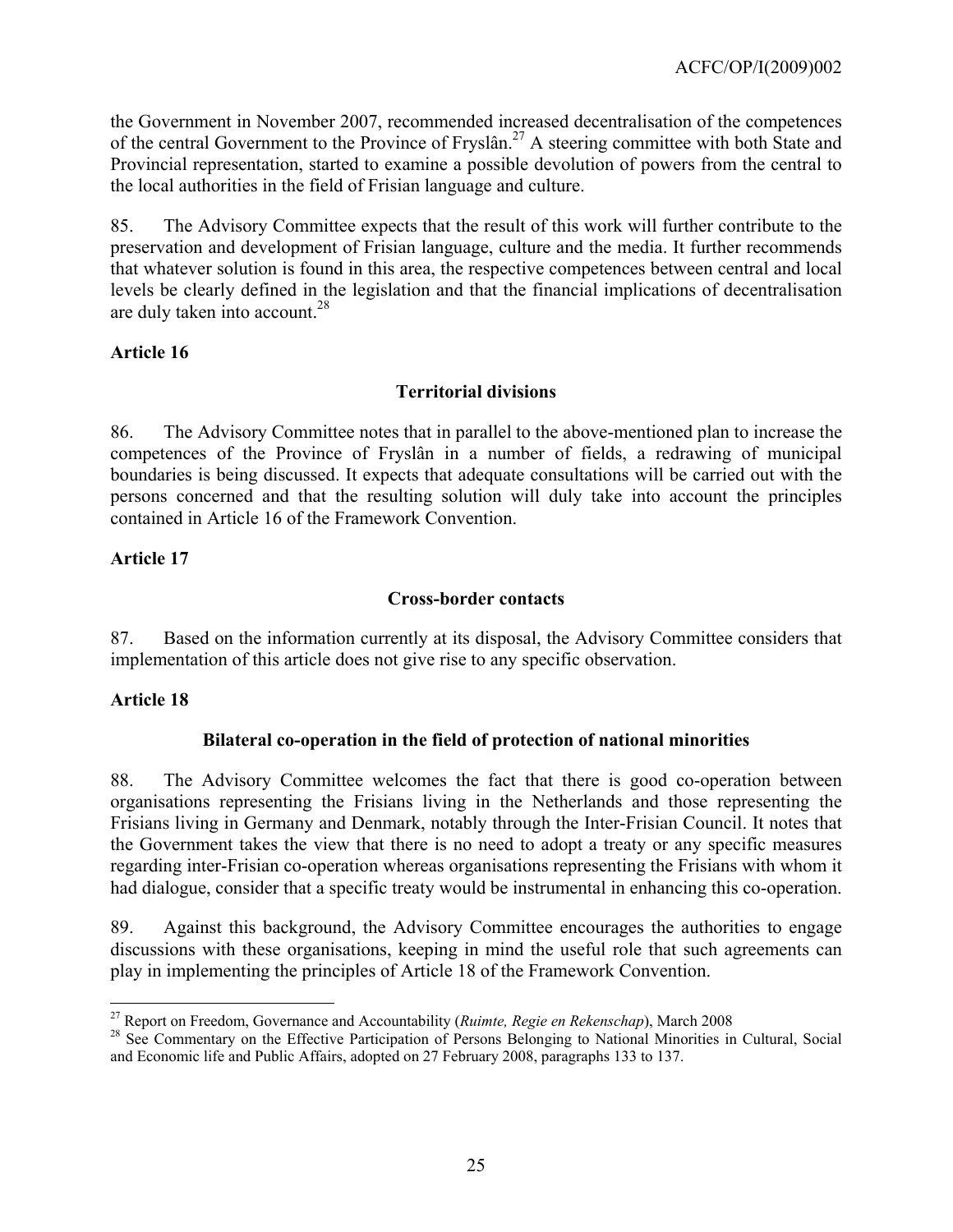# **Article 19**

90. Based on the information currently at its disposal, the Advisory Committee considers that implementation of this article does not give rise to any specific observation.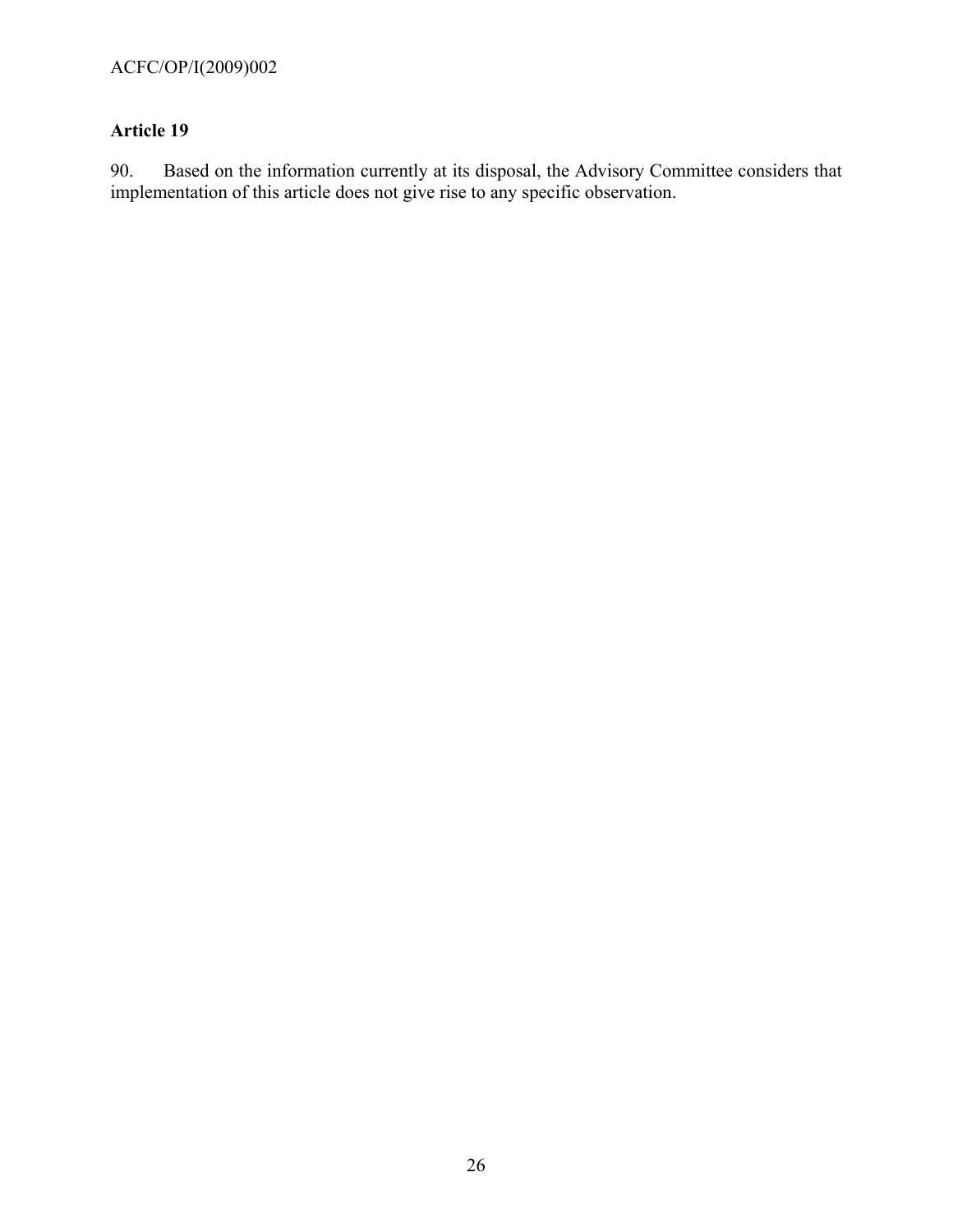# **IV. MAIN FINDINGS AND COMMENTS OF THE ADVISORY COMMITTEE**

91. The Advisory Committee believes that the main findings and comments set out below, could be helpful in a continuing dialogue between the Government and national minorities, to which the Advisory Committee stands ready to contribute.

### **In respect of Article 3**

92. The Advisory Committee *finds* that the position taken by the authorities with regard to the personal scope of application of the Framework Convention leads in practice to the exclusion of certain groups, notably the Roma and the Sinti. It *considers* that the Netherlands should reconsider their approach to the scope of application of the Framework Convention. In this context, it should establish an institutionalised dialogue with the groups concerned.

93. The Advisory Committee *finds* that the Netherlands does not collect information on the ethnic affiliation of persons through population censuses but that information on the ethnic composition of the population, although not based on the self-identification of the person concerned is available through the matching of information contained in various administrative registers. It *finds* that interest was expressed by Frisian representatives in collecting data on persons identifying themselves as Frisians and it *considers* that this should be further discussed with those who are supportive of collecting such data.

#### **In respect of Article 4**

94. The Advisory Committee *finds* that the Netherlands has a well developed legal and institutional framework to combat discrimination. It *considers* that the authorities should pursue their efforts in this field, including by ensuring that adequate funds are made available for the various anti-discrimination bodies set up to function effectively.

# **In respect of Article 5**

95. The Advisory Committee *finds* that there is presently a shared responsibility between the province of Fryslân and central authorities regarding support to Frisian language and culture and *considers* that the current discussions on increased decentralisation of competences in this field should ensure that appropriate resources are allocated to the provincial authorities to carry out their tasks.

# **In respect of Article 6**

96. The Advisory Committee *finds* that the Netherlands has a long tradition of tolerance and openness to the culture of others but considers that international and national events in the early 2000's that led policies to focus on the protection of Dutch national identity have resulted in an increased stigmatisation of minority communities, in particular persons belonging to the Muslim communities. It *considers* that the overall tone of the public discourse in the Netherlands and the new integration policy, with its particular focus on the preservation of the Dutch identity, are not conducive to the creation of a climate of mutual understanding between majority population and the ethnic minorities.

97. The Advisory Committee *finds* that the Roma and Sinti have been excluded from the national consultation structure (the National Ethnic Minority Consultative Committee (LOM)) on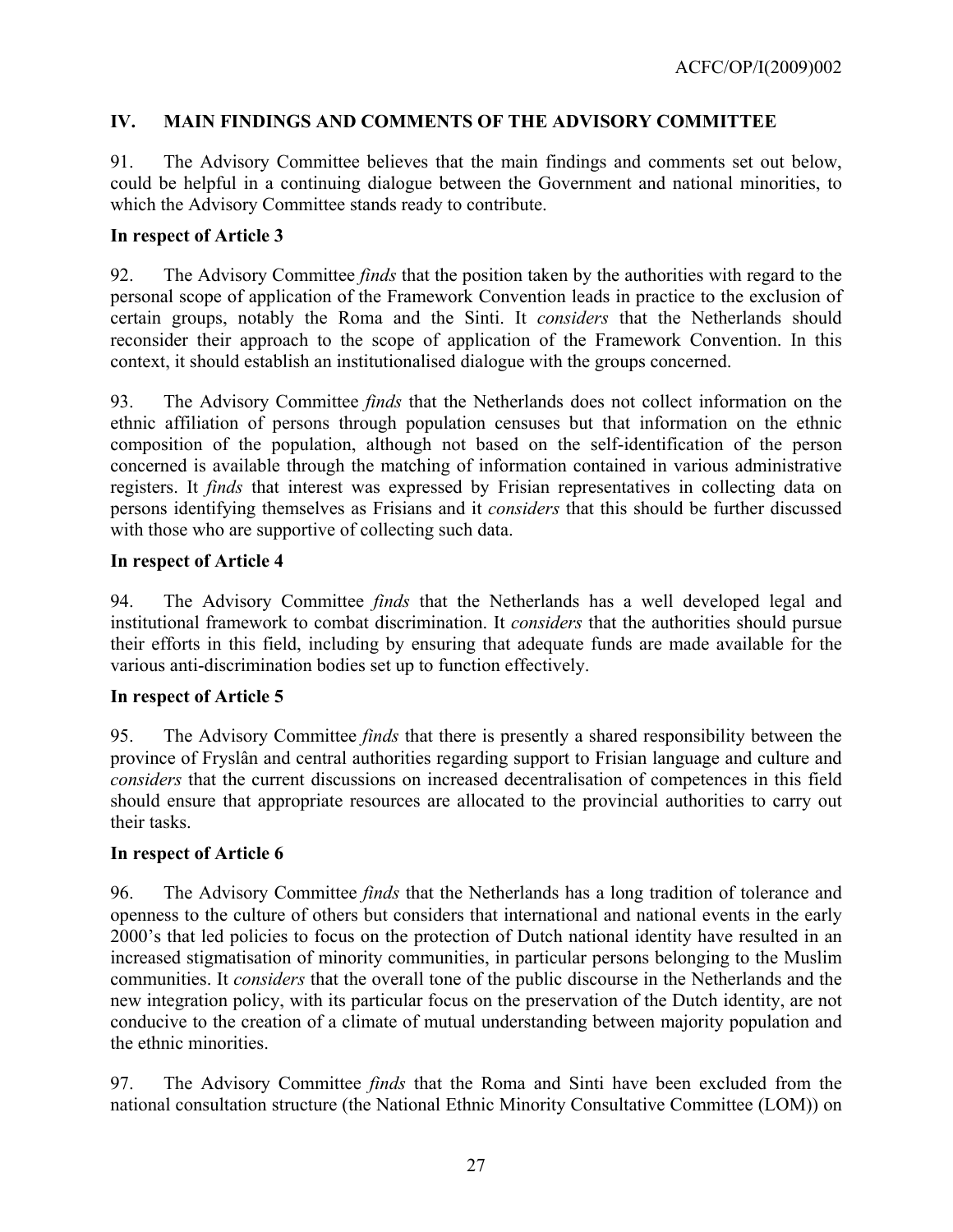the grounds that they do not meet the established criteria to be represented in this body. The Advisory Committee *considers* that the authorities should demonstrate an open and flexible approach to the criteria set and have a direct dialogue at national level with the Roma and Sinti to discuss their concerns and interests.

98. The Advisory Committee *finds* that Dutch legislation contains several provisions penalising incitement to hatred and discrimination and that specific instructions have been given to the Public Prosecutor service to request increasing sentencing in cases of racially-motivated offences. It *finds* nevertheless that very few cases have been brought to courts on such grounds and *considers* that the authorities should pursue their efforts to ensure that police and public prosecution implement better these provisions, including by improving the reporting and monitoring of hate crime.

99. The Advisory Committee *finds* that there is no comprehensive policy at present that would address the multiple causes of Roma and Sinti marginalisation in the Netherlands in a number of fields including housing, schooling and registration and it *considers* that the authorities should elaborate such a policy in consultation with the Roma and Sinti organisations.

100. The Advisory Committee *finds* that concerns have been raised by attempts to take measures targeting specific ethnic groups (namely the so-called Reference Index of Antilleans). It *considers* that any measures to be taken in future to address a situation of inequality fully respect the principles of the Framework Convention, in particular the principle of non-discrimination and the principle of free expression of a person's affiliation to a minority.

101. The Advisory Committee *finds* that the practice of racial profiling by the police is still widely reported and *considers* that the authorities should monitor such practices with a view to detect discriminatory implementation.

102. The Advisory Committee *finds* that measures have been taken to fight ethnic segregation in schools. It also *finds* that the current private arrangements made for minority languages teaching following the abolition in 2004 of classes of minority languages as part of the school curriculum have prompted difficulties, including in terms of supervision and considers that the consequences of this abolition should be evaluated.

# **In respect of Article 9**

103. The Advisory Committee *finds* that Omrop Fryslân is the only one public broadcasting company broadcasting in Frisian and that the latter does not enjoy specific support from national authorities to fulfill its tasks although this has been compensated by the provincial authorities' financial commitment. In this context, it *considers* that current discussions on decentralisation should ensure that adequate conditions, including financial ones are maintained for Omrop Fryslân, to effectively fulfill its functions.

# **In respect of Article 10**

104. The Advisory Committee *finds* that Dutch legislation provides for the use of Frisian in relations with administrative authorities and courts located in the Province of Fryslân. It *finds* that although the Provincial authorities have had a positive and creative role in encouraging persons to use Frisian in administrative and judicial authorities, Frisian is still used on a limited basis. It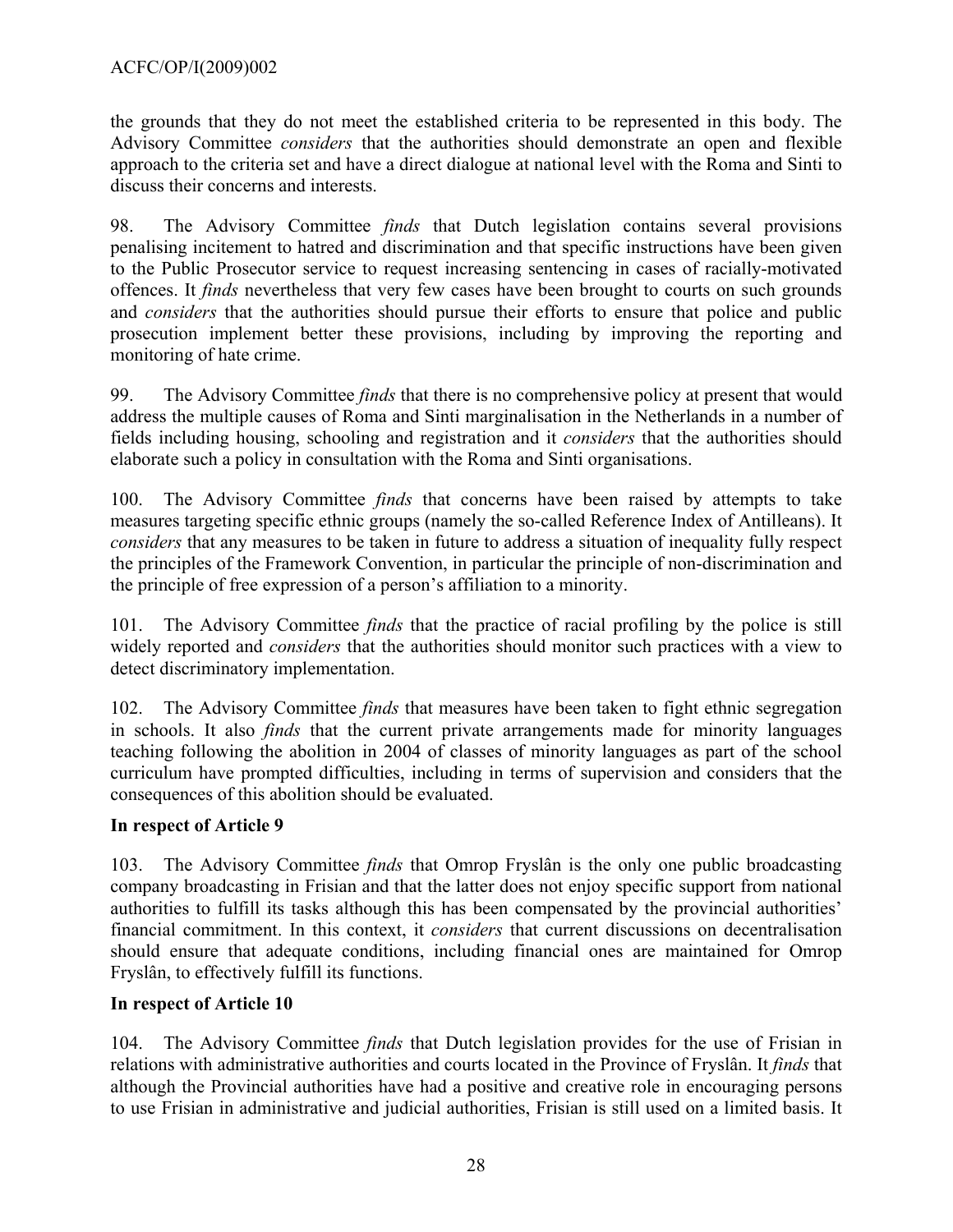*considers* that achieving an increased use of Frisian would benefit from a proactive attitude by national authorities. The Advisory Committee also *considers* that the authorities should adopt the necessary regulations to allow the use of Frisian in relations with representations of central administrative authorities in the Province of Fryslân.

### **In respect of Article 11**

105. The Advisory Committee *finds* that municipalities are given a margin of appreciation with regard to displaying signs in Frisian. It *considers* that they should be encouraged to use the possibility they have to do so when the conditions of Article 11 are met with a view to reinforcing the position of Frisian in the Province of Fryslân.

### **In respect of Articles 12 - 14**

106. The Advisory Committee *finds* that Frisian language is a compulsory subject in primary schools and in the first level of secondary education in Fryslân and *finds* that, in the absence of specific regulation, the definition of what constitutes an adequate amount of teaching in Frisian is subject to disagreement between the authorities and representatives of the Frisian minority. The Advisory Committee *considers* that the authorities should pay due attention to the demands expressed by the Frisian minority.

107. The Advisory Committee *finds* that a model of trilingual education (Dutch, Frisian and English) has been introduced in a number of primary schools and *considers* that the authorities should continue their support to trilingual schooling.

108. The Advisory Committee *finds* that arrangements have been made for Frisian language teacher training but that they are not sufficiently used and *considers* that the authorities should envisage further incentives for primary and secondary school teachers to use the arrangements made. It further *finds* that teacher training in Frisian for pre-schools has not been regulated yet and it *considers* that the authorities should address this shortcoming.

# **In respect of Article 15**

109. The Advisory Committee *finds* that advisory boards have been set up to advise central and provincial authorities on issues of interest to the Frisians and that there is an overall good cooperation between the authorities and these bodies. It *considers* that in future, sufficient time should be given to these bodies in order to adequately contribute to the State Report under the Framework Convention.

110. The Advisory Committee *finds* that a steering committee with both State and Provincial representation launched work on a possible devolution of powers from central to local authorities in the field of Frisian language and culture. It *considers* that the outcome of this work should further contribute to the preservation and development of Frisian language and culture and that the respective competences at central and local levels should be clearly defined in legislation.

# **In respect of Article 16**

111. The Advisory Committee *finds* that in parallel to plans for decentralisation, a redrawing of municipal boundaries is being discussed and it *considers* that adequate consultations should be held with the persons concerned.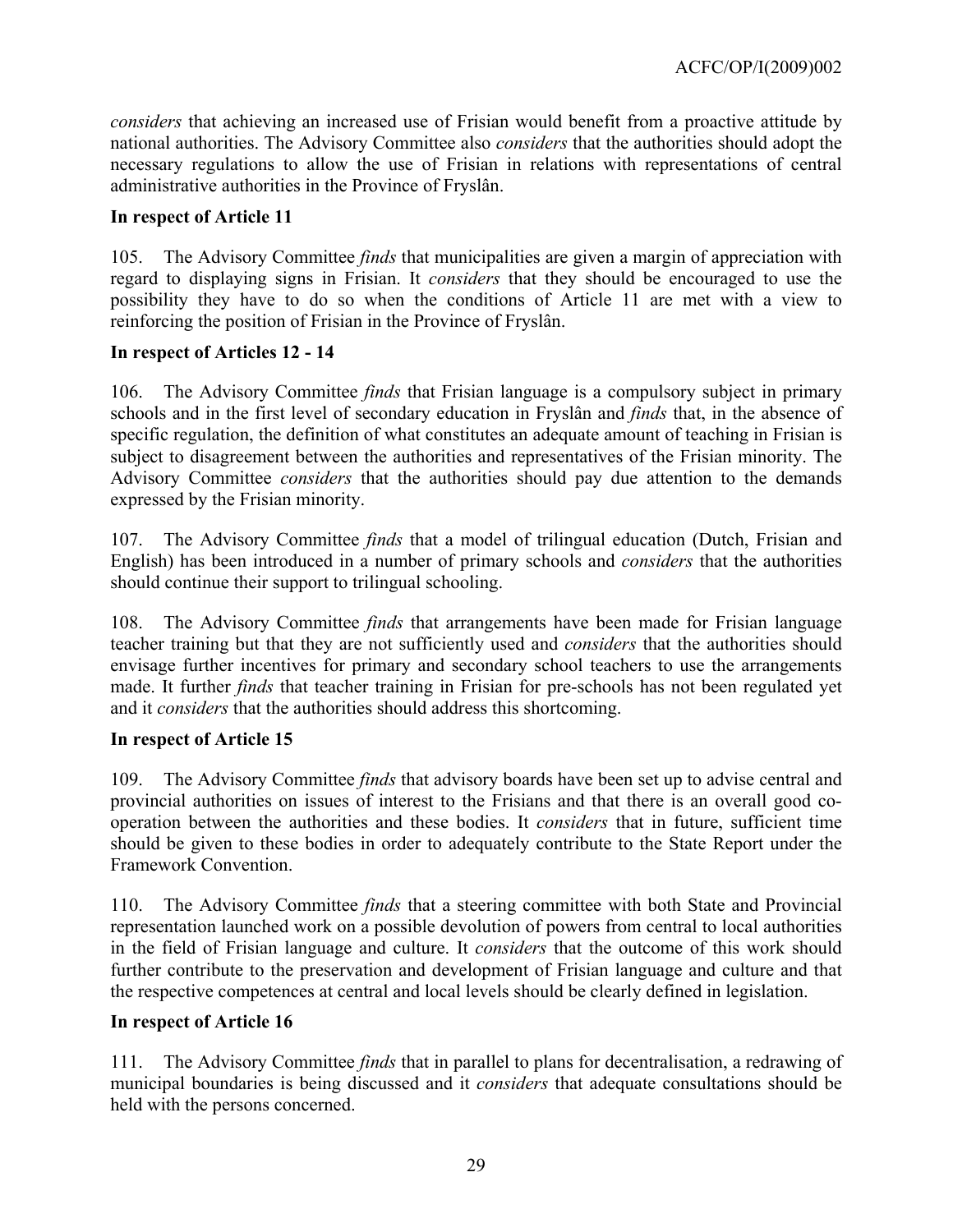# **In respect of Article 18**

112. The Advisory Committee *finds* that there is good co-operation between organisations representing the Frisians living in the Netherlands and those representing the Frisians in Germany and Denmark and *finds* that interest was expressed by Frisian organisations to formalise such cooperation through the adoption of a treaty and it *considers* that the authorities should discuss further the issue with these organisations.